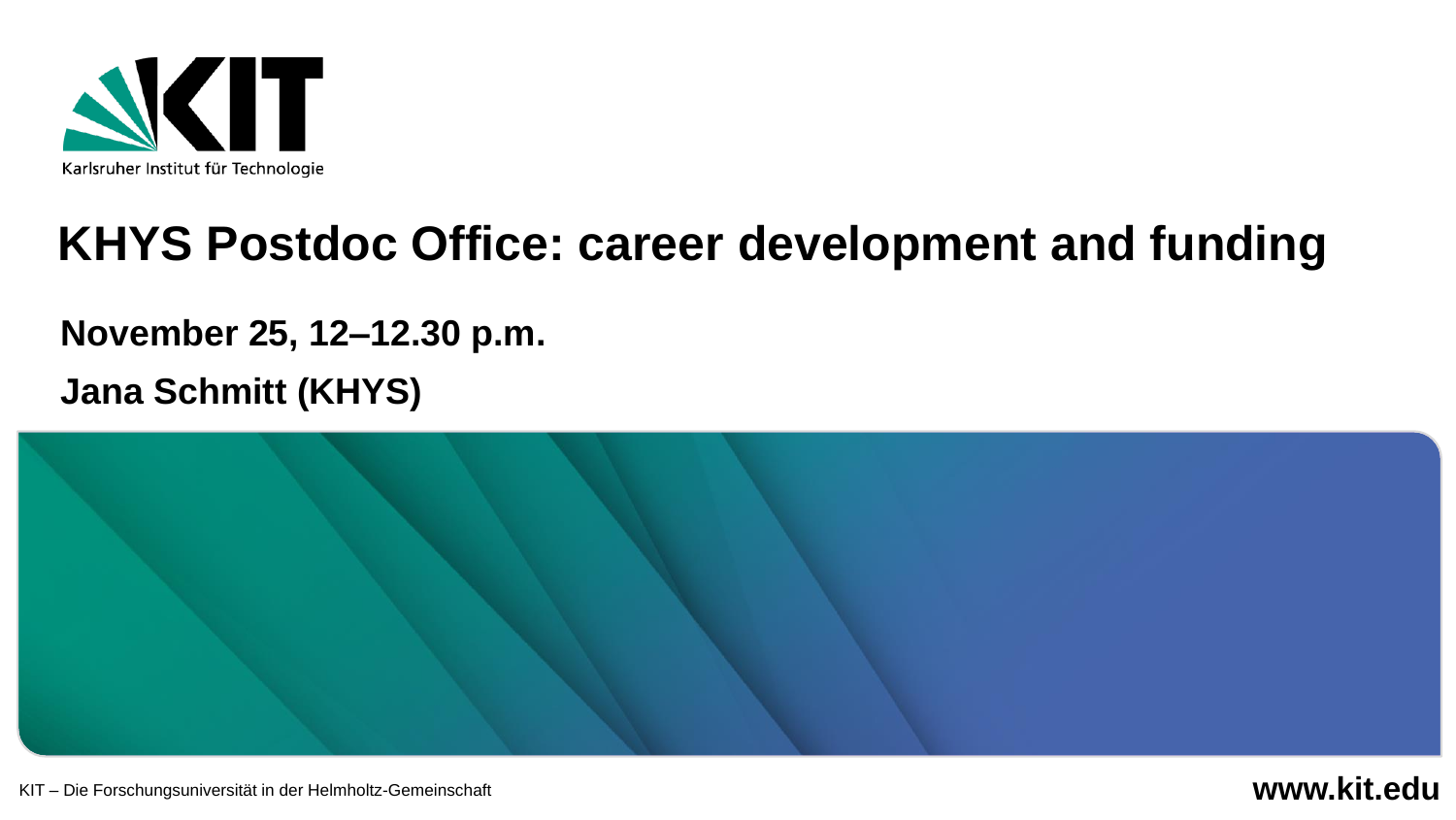

### **Agenda**

### **KHYS + KHYS Postdoc Office**

- Postdocs at KIT
- How to best profit from the postdoc phase at KIT?
	- **Framework conditions**
	- Qualification and career development

### **E** Funding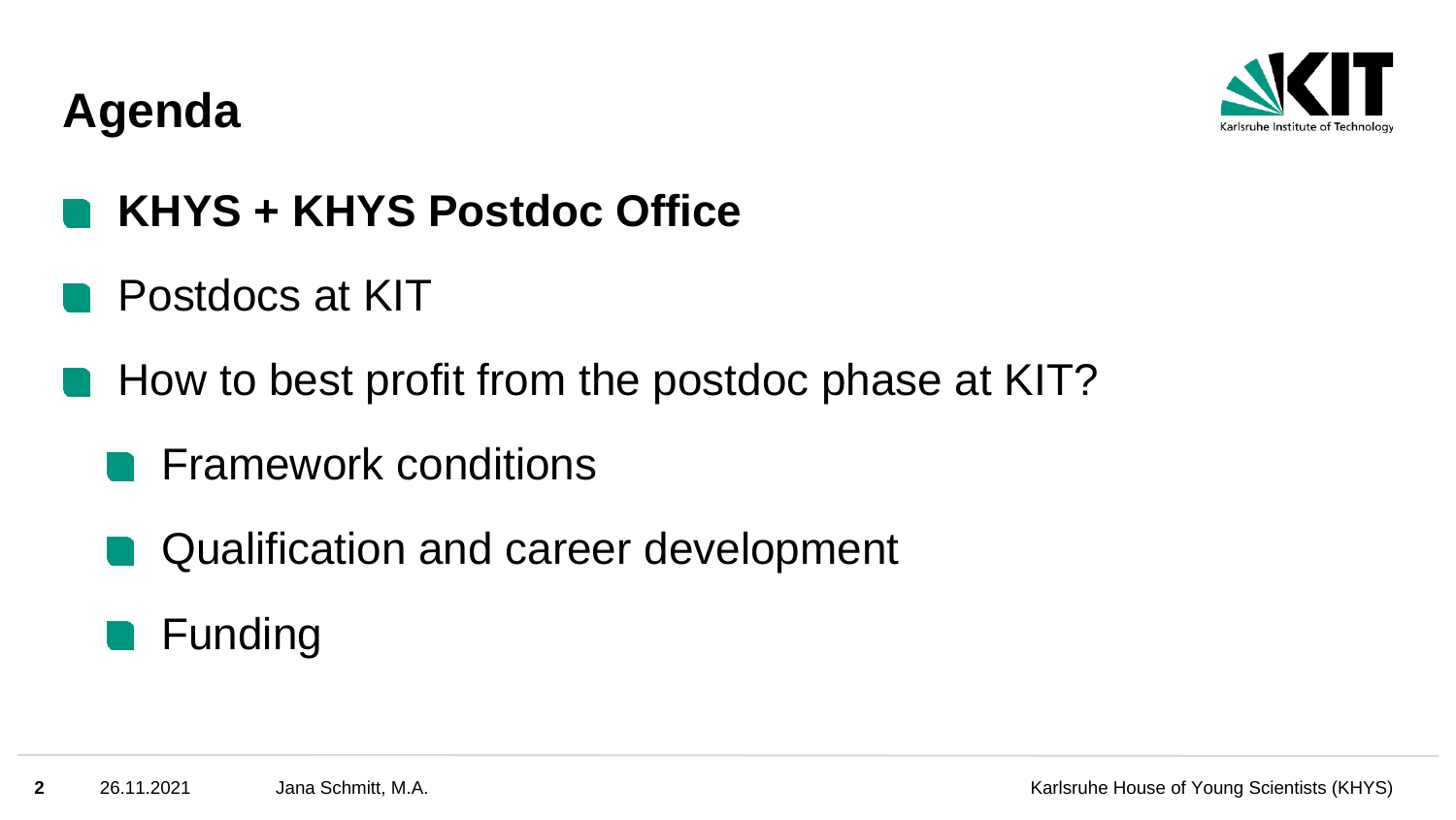### **About KHYS**

Central institution for the promotion of young scientists at KIT

### **Target groups:**

- Doctoral researchers
- Those interested in doing a doctorate or postdoc at KIT
- **Postdocs in an initial orientation/qualification phase**
- Supervisors and superiors/executives
- Coordinators of structured doctoral programs



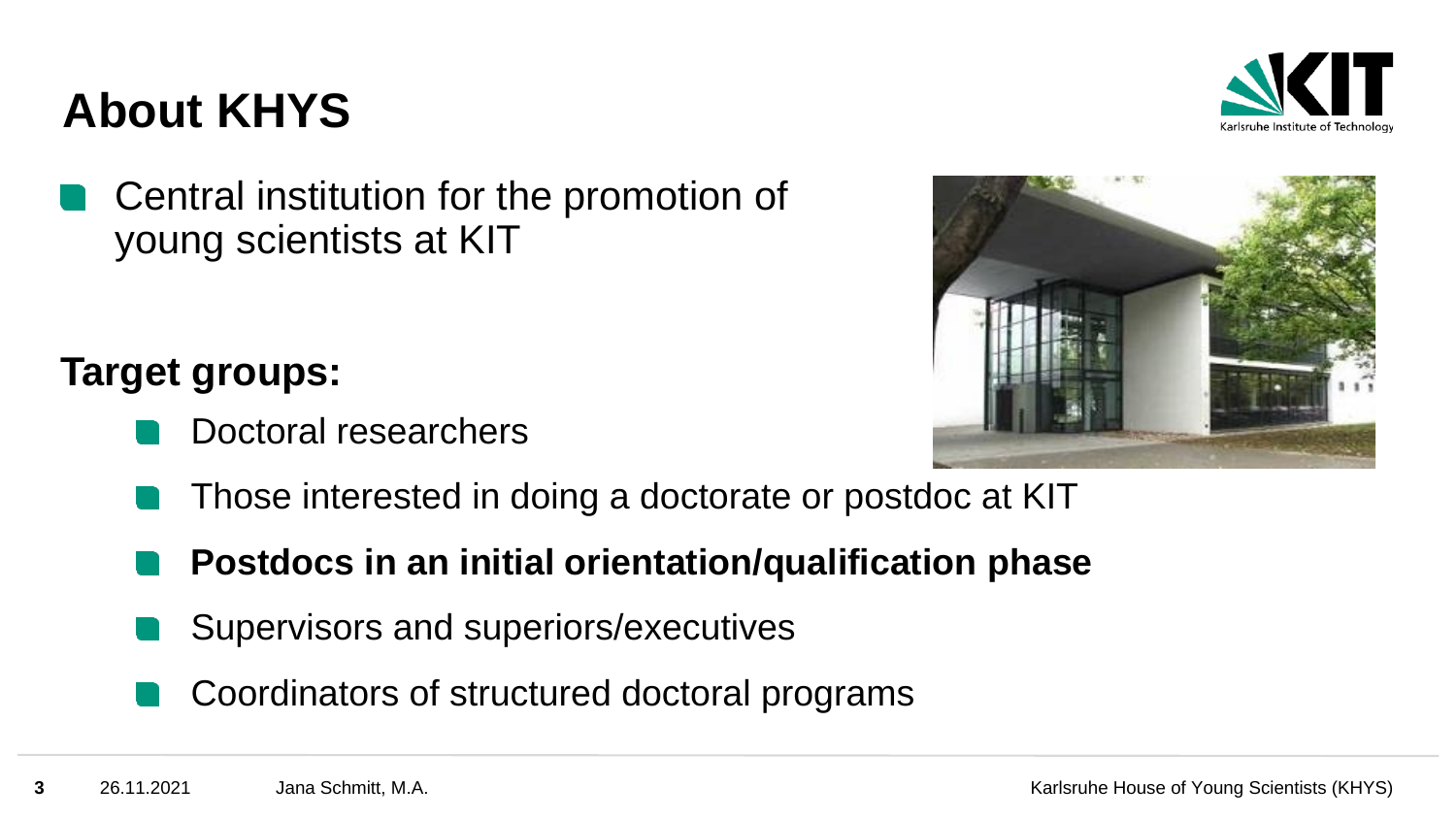## **KHYS Postdoc Office…**



… is the central **contact point** for those interested in a postdoc phase, postdocs and their supervisors.

Our main goals are…

- providing orientation for career development and career-related decisions
- **O** offering career specific qualifications
- **•** promoting independence and networking within and outside the academia

More information can be found here:

<https://www.khys.kit.edu/khys-postdoc-office.php>



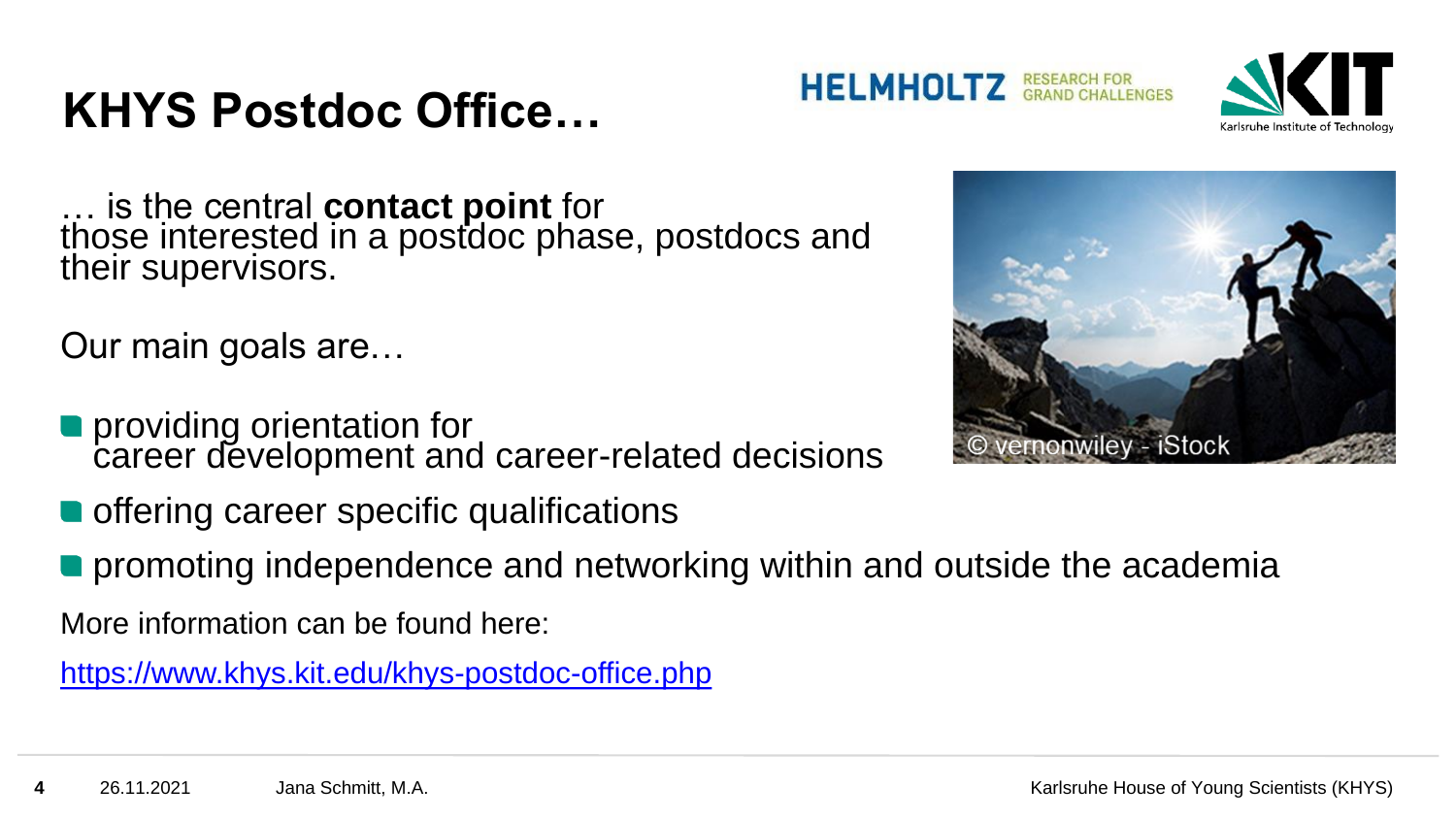### **[KHYS Postdoc Office](https://www.khys.kit.edu/english/khys-postdoc-office.php)**





### **We are happy to assist you!**

Contact: Jana Schmitt, 0721 - 608 - 45293 [postdoc∂khys.kit.edu](mailto:postdoc@khys.kit.edu)

■ Make an appointment: phone, zoom, MsTeams, walk-in (the park)

If we cannot answer your questions  $-$  we will help to find someone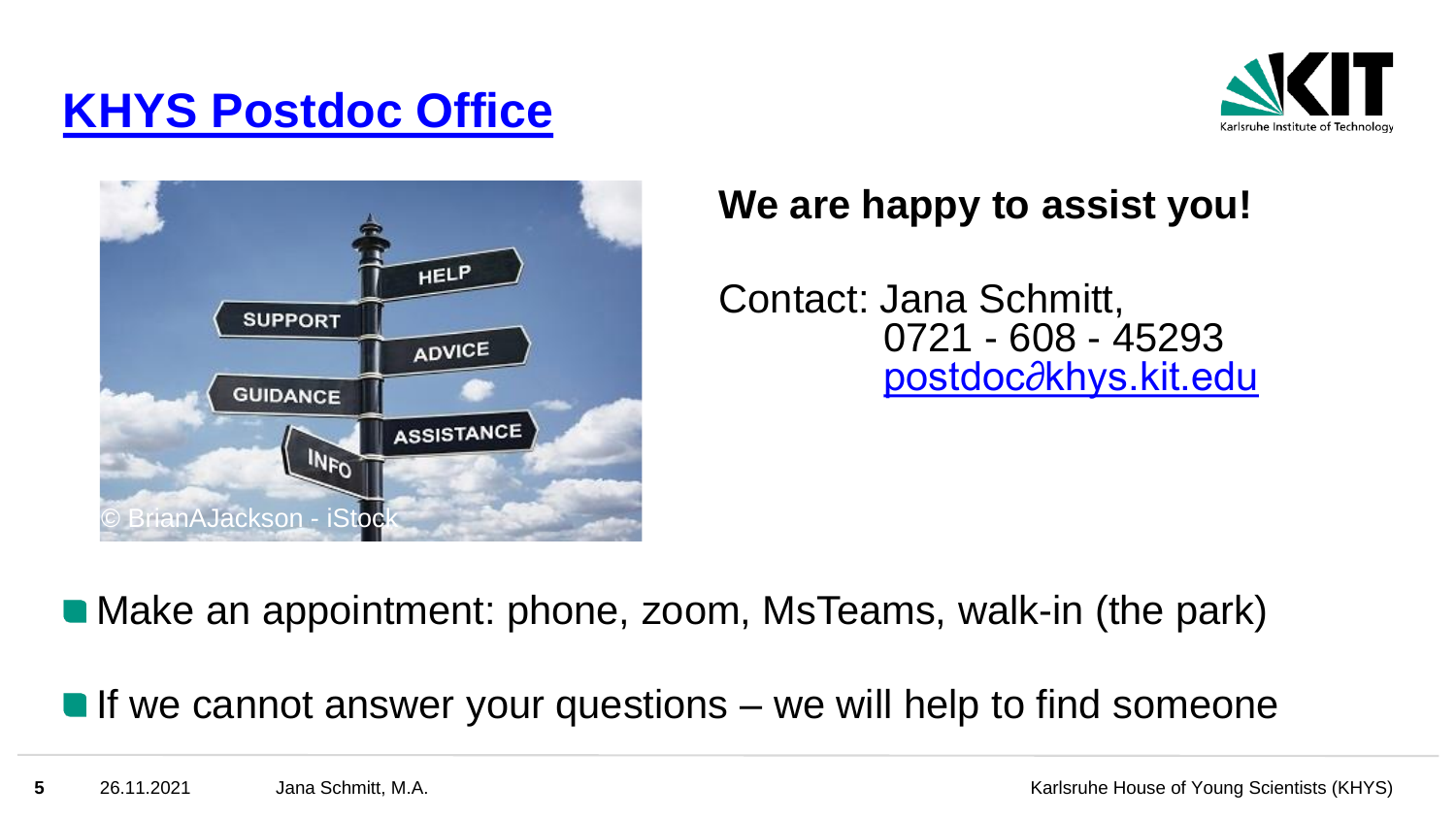### **[Postdoc Website](https://www.khys.kit.edu/english/postdoc-at-kit.php)**





Information and Offers for  $\rightarrow$ **Qualification and Career Internationalization & Good Science, Good**  $\rightarrow$  $\rightarrow$  $\rightarrow$ **Development Networking Leadership, Good Work Supervisors of Postdocs**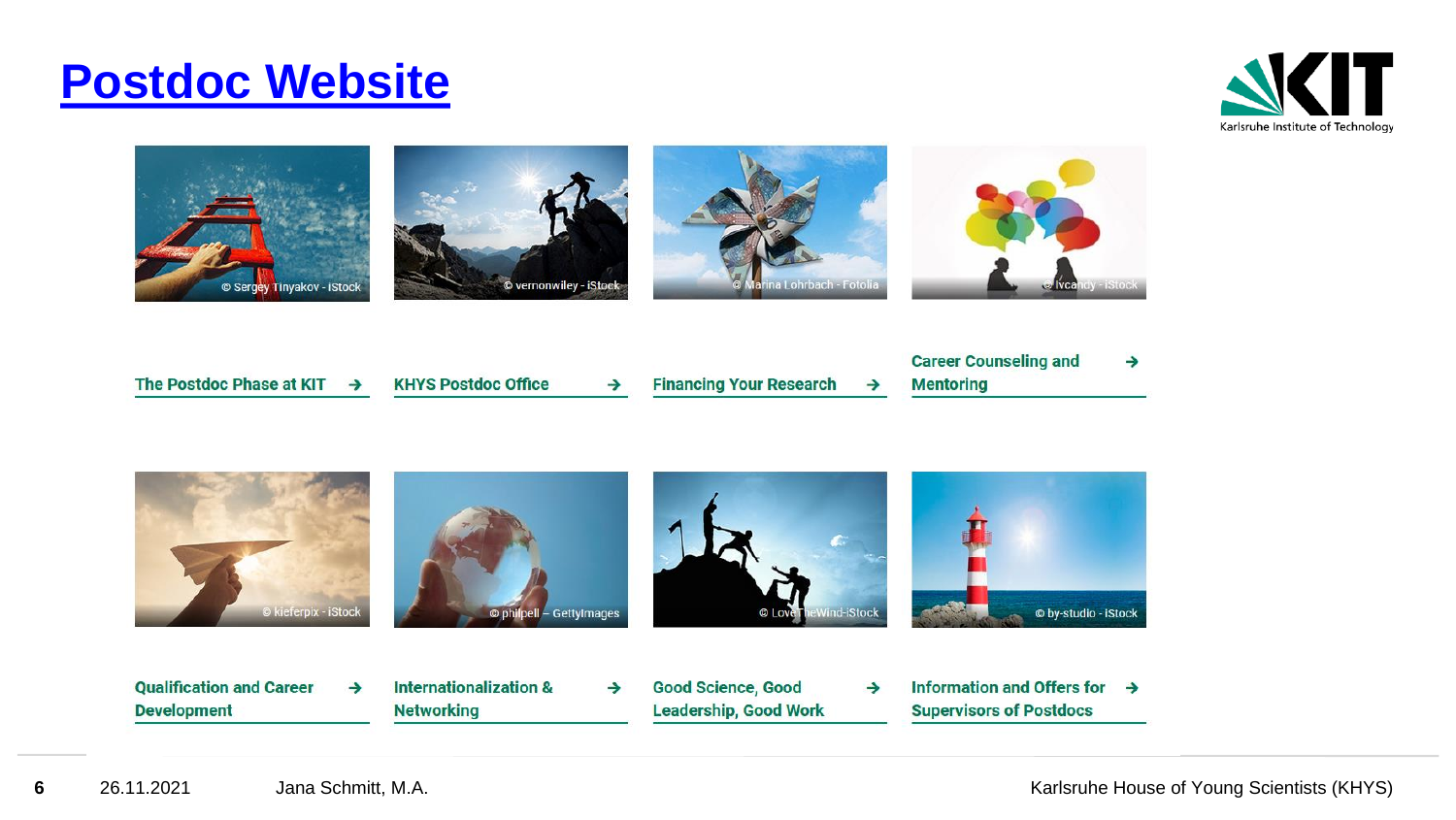

### **Agenda**

KHYS + KHYS Postdoc Office

## **Postdocs at KIT**

- **How to best profit from the postdoc phase at KIT?** 
	- **Framework conditions**
	- Qualification and career development

### **E** Funding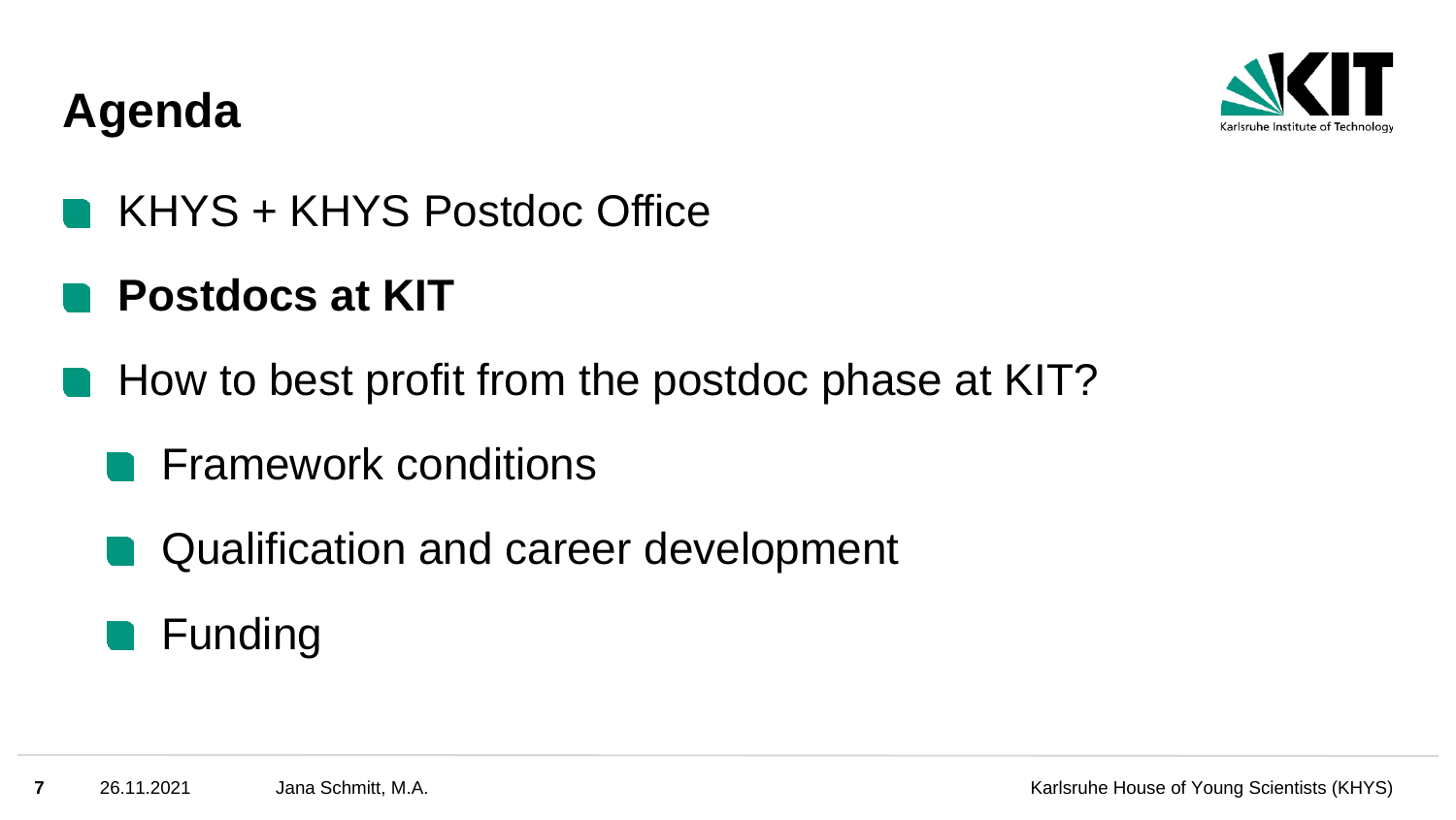

### **Who is a Postdoc? What is the Postdoc-Phase?**

- No uniform use of the term
- Could potentially describe every career step below the W2/W3-professorship



### **Postdocs at KIT =**

"[…] Postdocs at KIT are scientists with a doctoral degree who work as scientists for a limited period of time of generally up to three years. […]"

[Guidelines for the Postdoc Phase at the Karlsruhe Institute of Technology \(KIT\)](https://www.khys.kit.edu/downloads/Sonstige/Guidelines%20for%20the%20postdoc%20phase%20at%20KIT.pdf)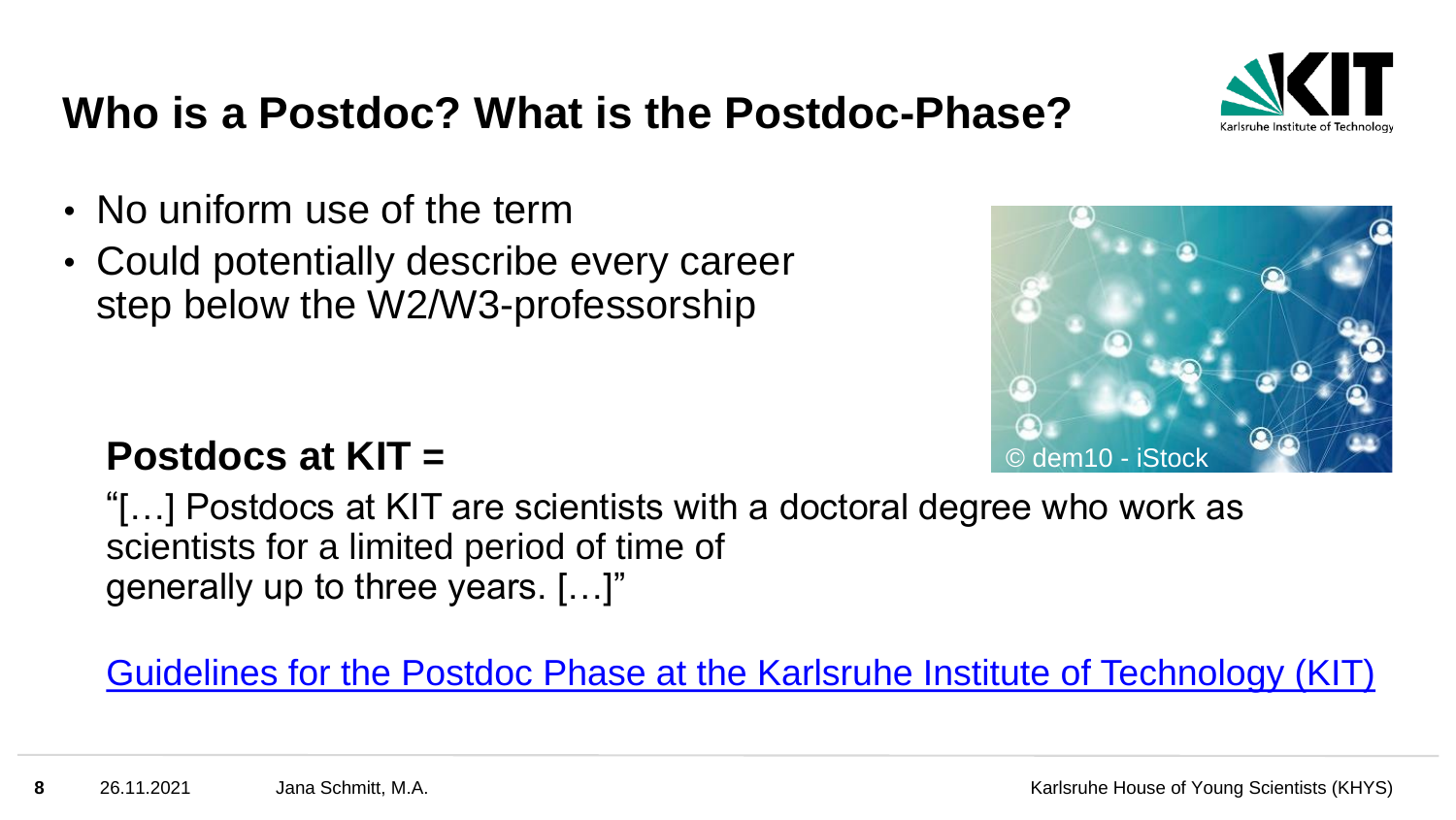## **What is a Postdoc-Phase at KIT?**



#### **Postdoc Phase at KIT=** (according to [KIT 2025 strategy\)](https://intranet.kit.edu/downloads/brochure_kit2025.pdf) "[…] can follow directly after the doctorate or after an already completed postdoctoral phase at another university or non-university institution."

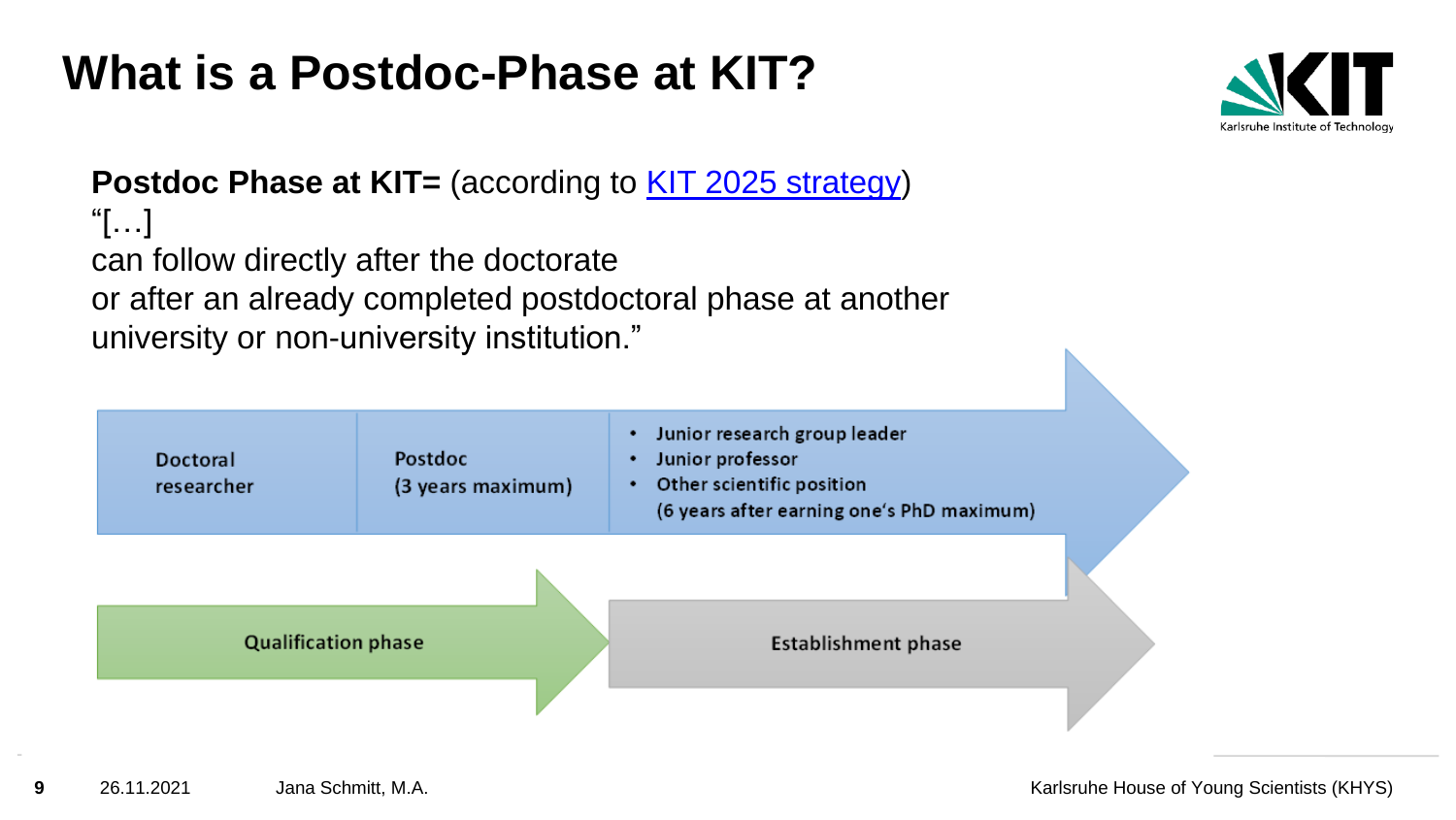## **KIT 2025 strategy:**



[…] The phase after the doctorate is important for **achieving further scientific** 

qualifications, for one's orientation in the national and international

science systems, and for decisions for a career in science, industry or

society. Postdocs are supported by KIT in their development and their

decisions so that clear-cut advanced prospects inside or outside of KIT

are found at the end of the three-years postdoc phase. […]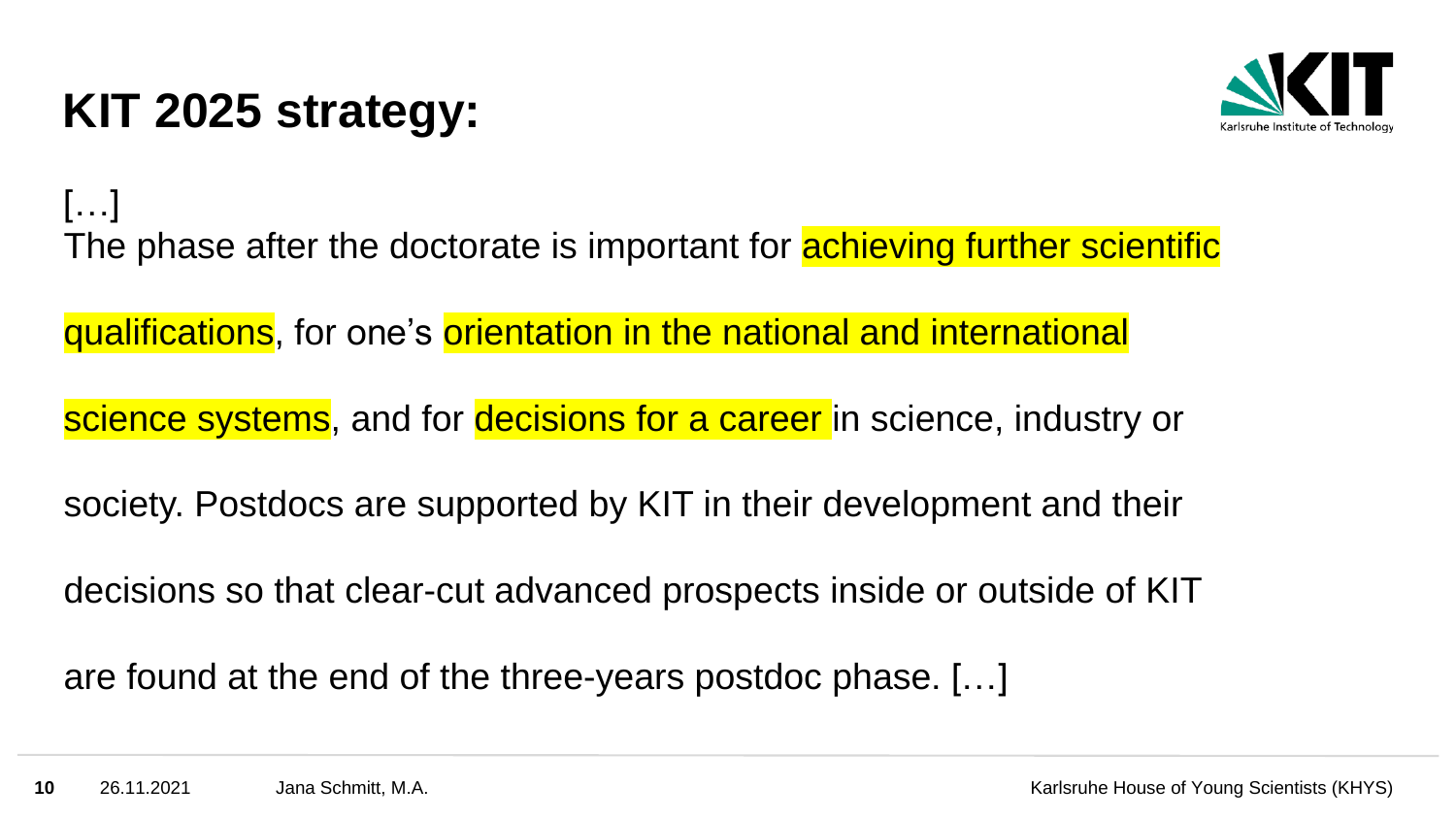### **Postdoc survey 2018:**





- **~ 500 postdocs**
- **~ 165 women + ~ 335 men**
- **~ 200 Internationals + ~ 300 Germans**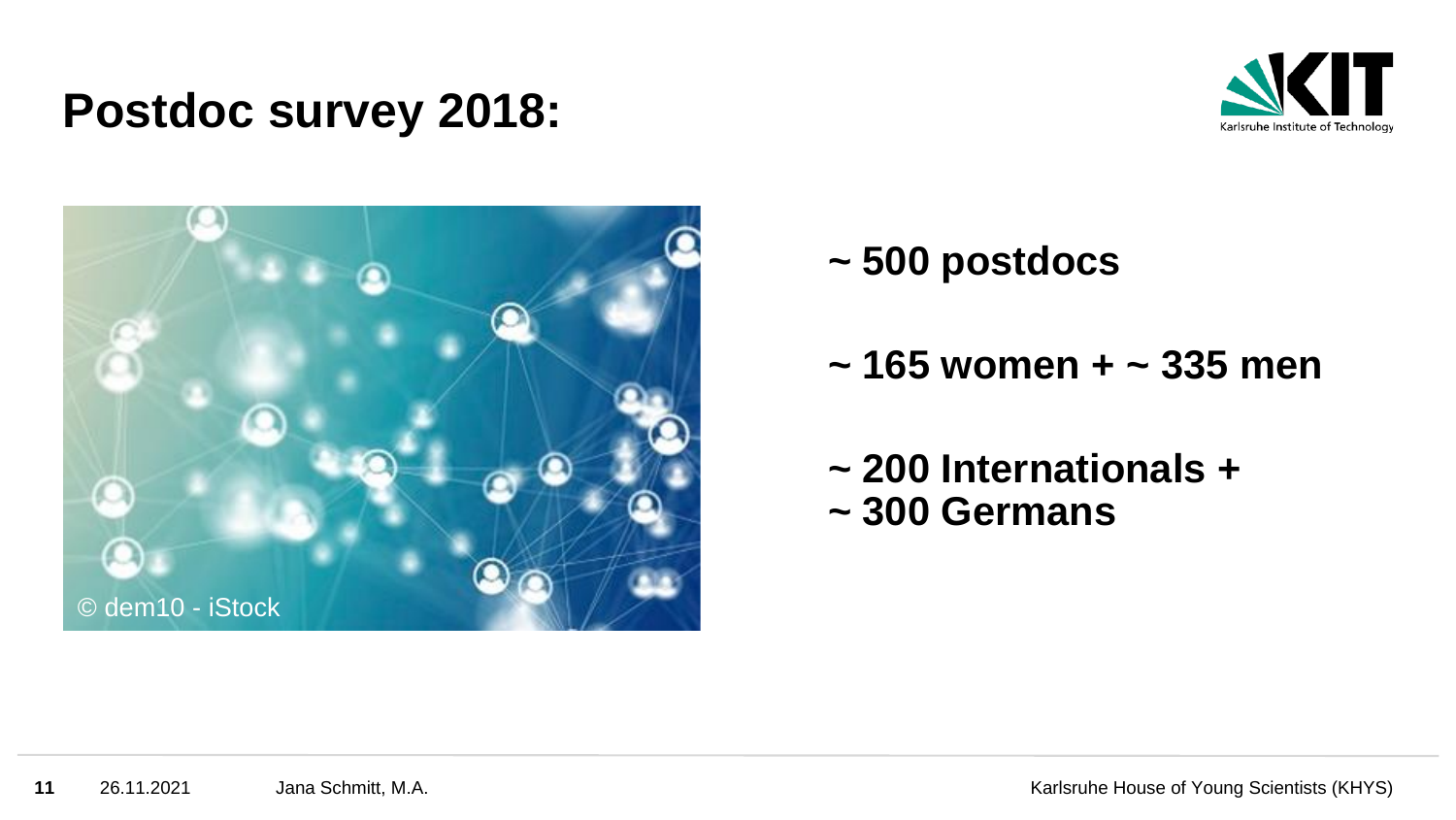### **How does one become a Postdoc at KIT?**

- **Application for an advertised position** → [Career at KIT](https://www.pse.kit.edu/english/karriere/121.php)
- Scholarships (e.g. [Walter Benjamin Program DFG\)](https://www.dfg.de/en/research_funding/programmes/individual/walter_benjamin/index.html)
- **Fundraising one's own position / research project** (e.g. [DFG Individual Research Grants\)](https://www.dfg.de/en/research_funding/programmes/individual/research_grants/)



■ Creation of a postdoc position (unsolicited application, addressing potential supervisors)

KIT program which also focuses on the next career step: [YIG Prep Pro](https://www.kit.edu/research/yig-prep-pro.php)

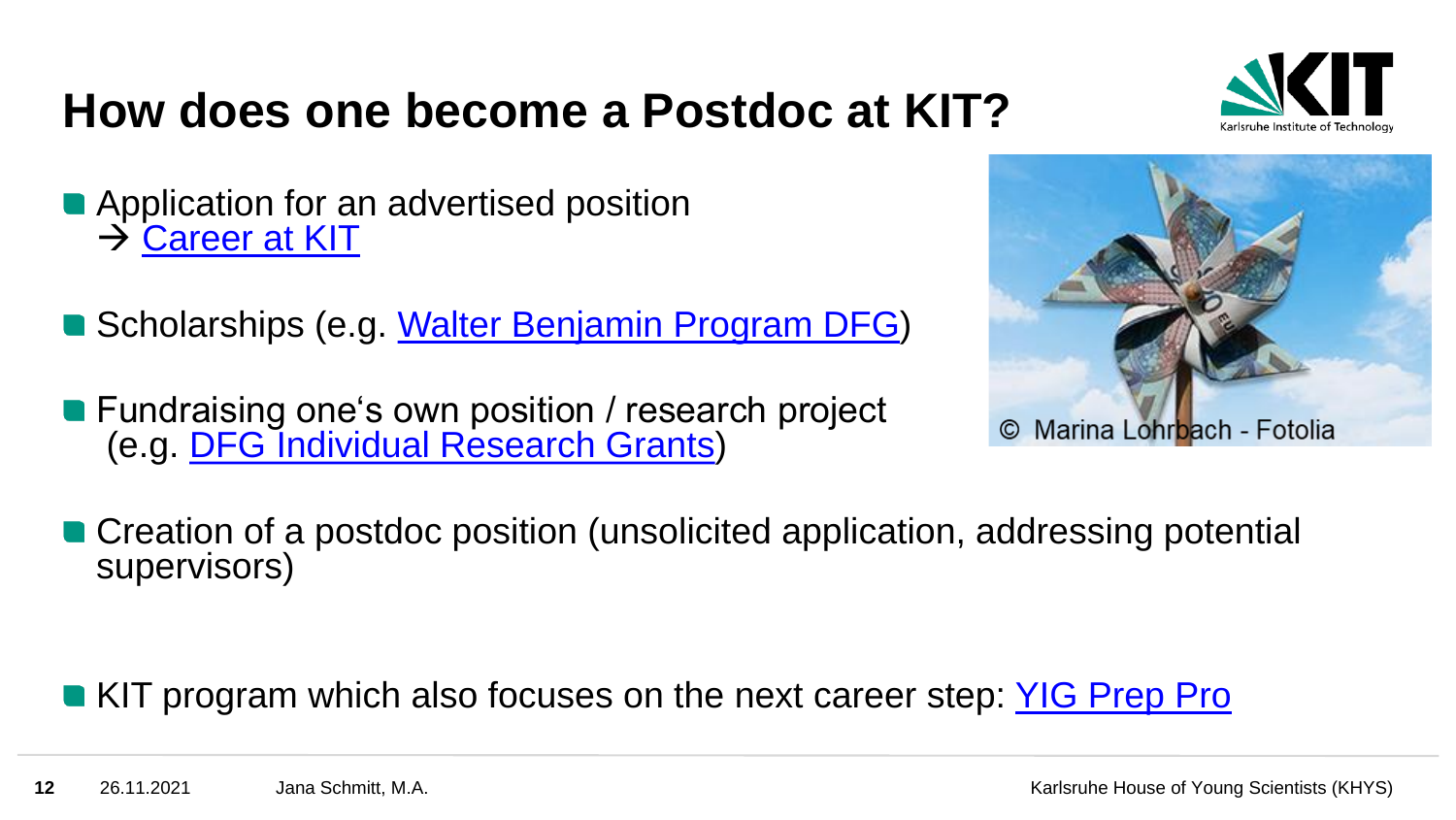### **[Young Investigator Group Preparation Program](https://www.kit.edu/forschen/yig-prep-pro.php) (YIG Prep Pro)**



- provides funding and mentorship to pursue your research idea and prepare a proposal for your own third-party funded junior research group
- Experts assist you in a tailored program that will qualify you for a successful academic career with the goal of becoming a professor
- Postdocs who are already working at KIT are eligible to apply within the **first 9 months** after thĕ start of their employment

**[Overview of several financing possibilites](https://www.khys.kit.edu/english/financing.php)** 

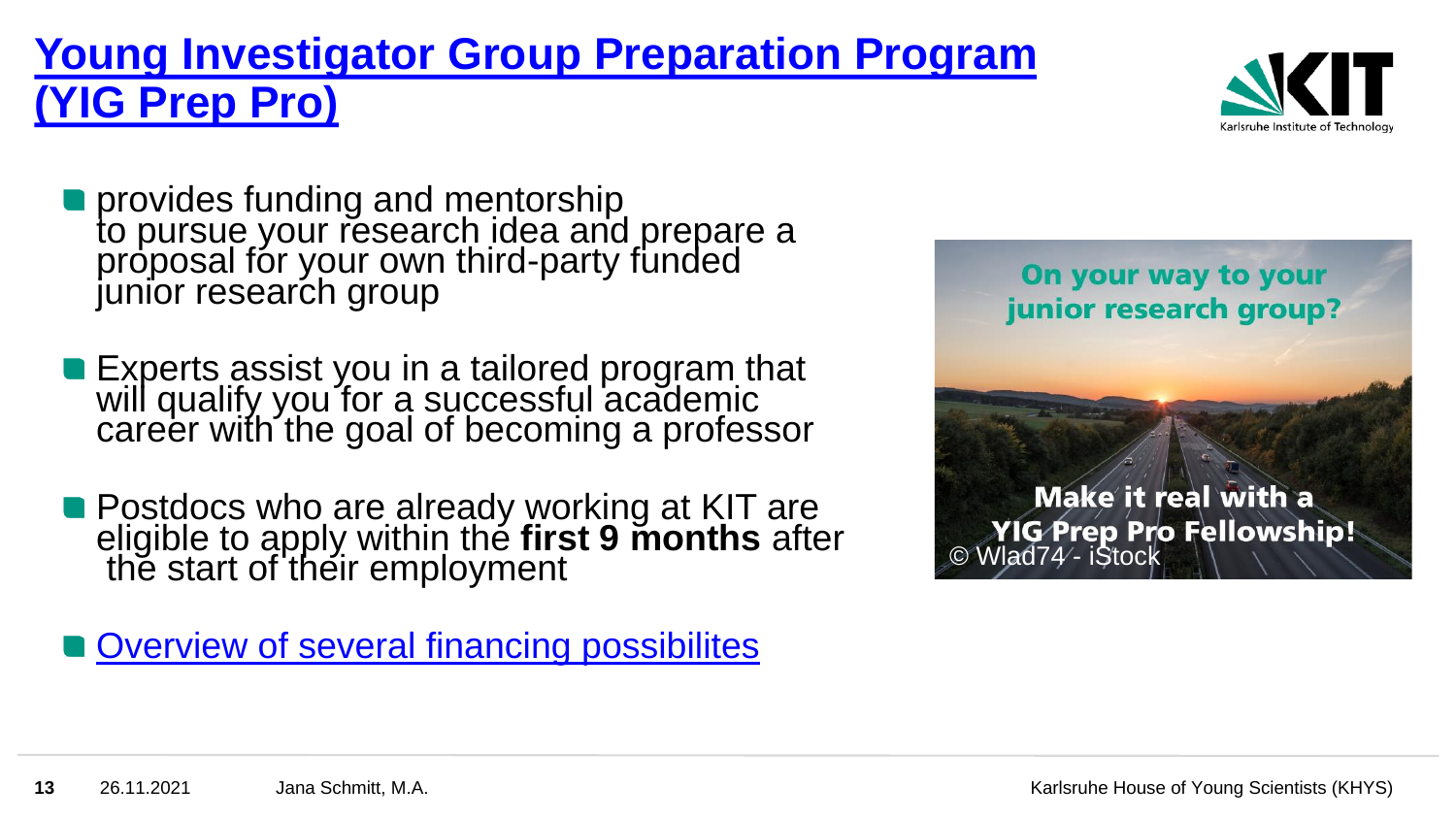## **Services and offers (FOR)**



[Research Funding Office \(FOR\)](http://www.for.kit.edu/int_foerderberatung.php): Advice on funding programs for young scientists on their way to a professorship

Database: [Open4Research](https://www.open4research.eu/kit?bcr=MTIzNA)

© Marina Lohrbach - Fotolia

[FOR-Newsletter](https://www.lists.kit.edu/sympa/subscribe/for-newsletter)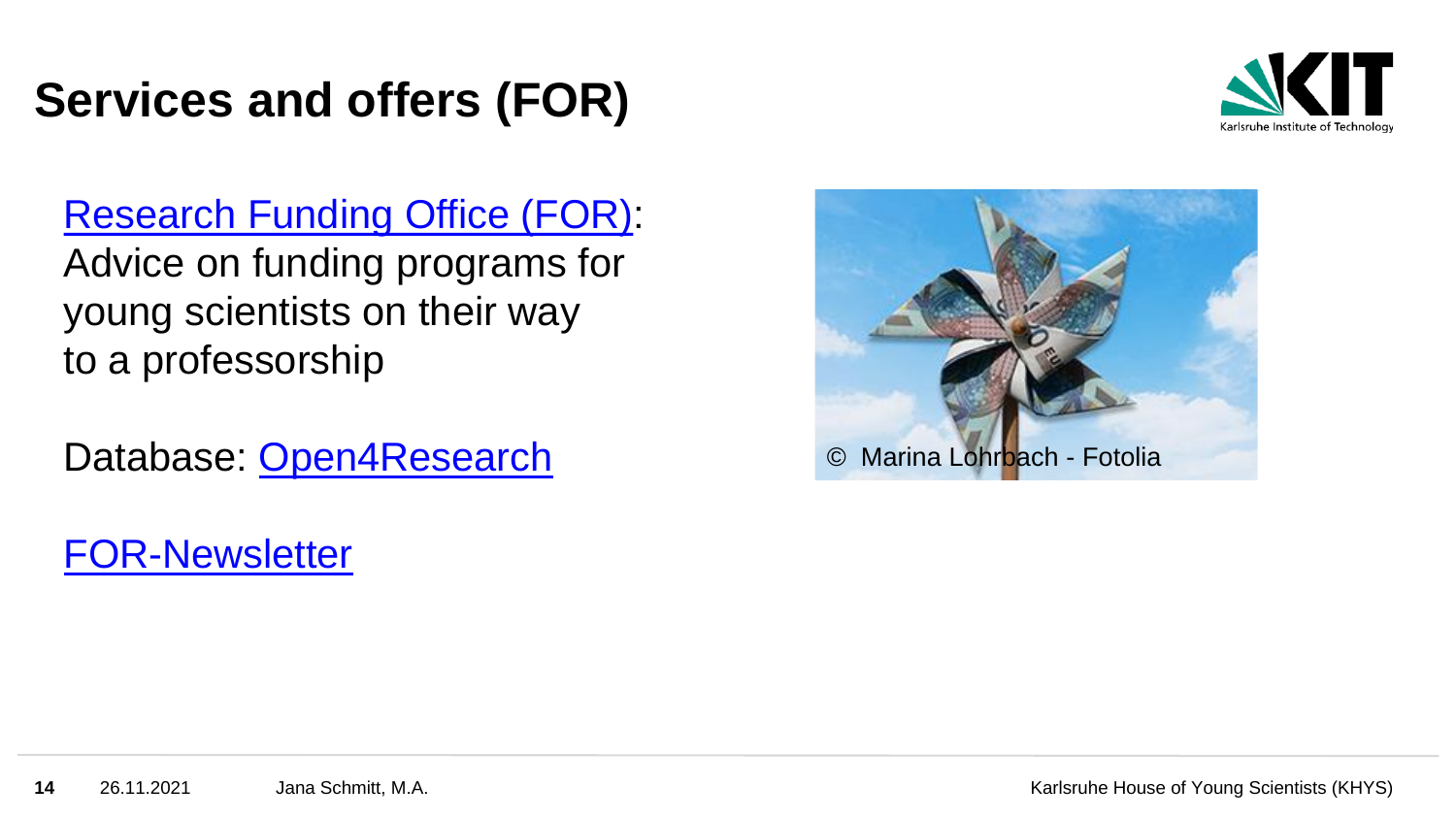

### **Agenda**

- KHYS + KHYS Postdoc Office
- Postdocs at KIT
- **How to best profit from the postdoc phase (at KIT)?**
	- **Framework conditions**
	- Qualification and career development

### **E** Funding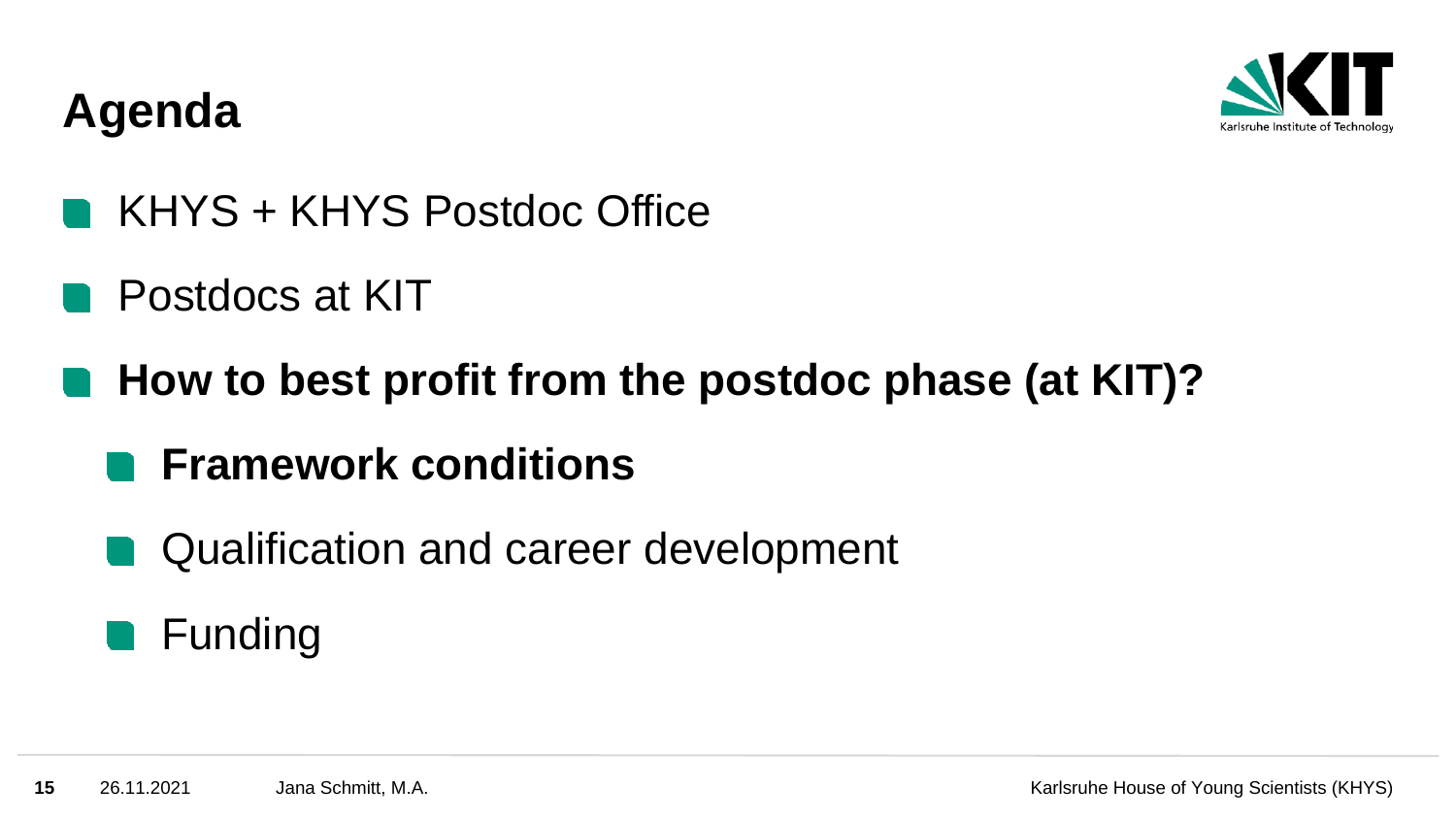## **Self-reflection and orientation**



### **1. Know your…**

**n** motivation, ideals and values, **qualification, skills and competences, personal and career goals.** 

### **2. Get oriented with…**

**n** framework conditions, • what is expected from you, **Services and offers at KIT.** 

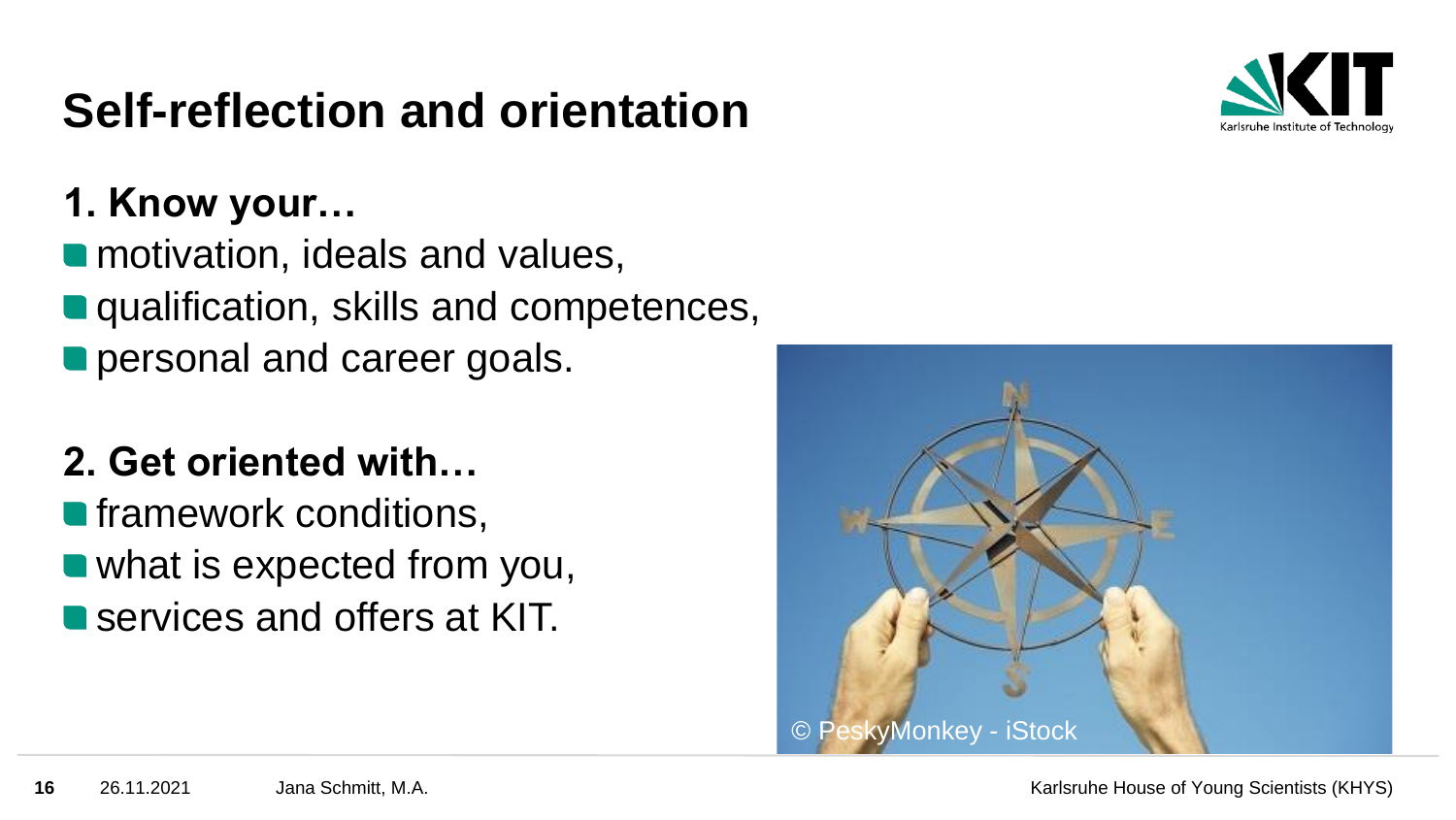

### **What are good framework conditions for postdocs?**

Good framework conditions for a postdoc

=

A scientific environment (research and teaching) that allows you to develop your profile as an independent scientist and become visible in the *scientific community.*



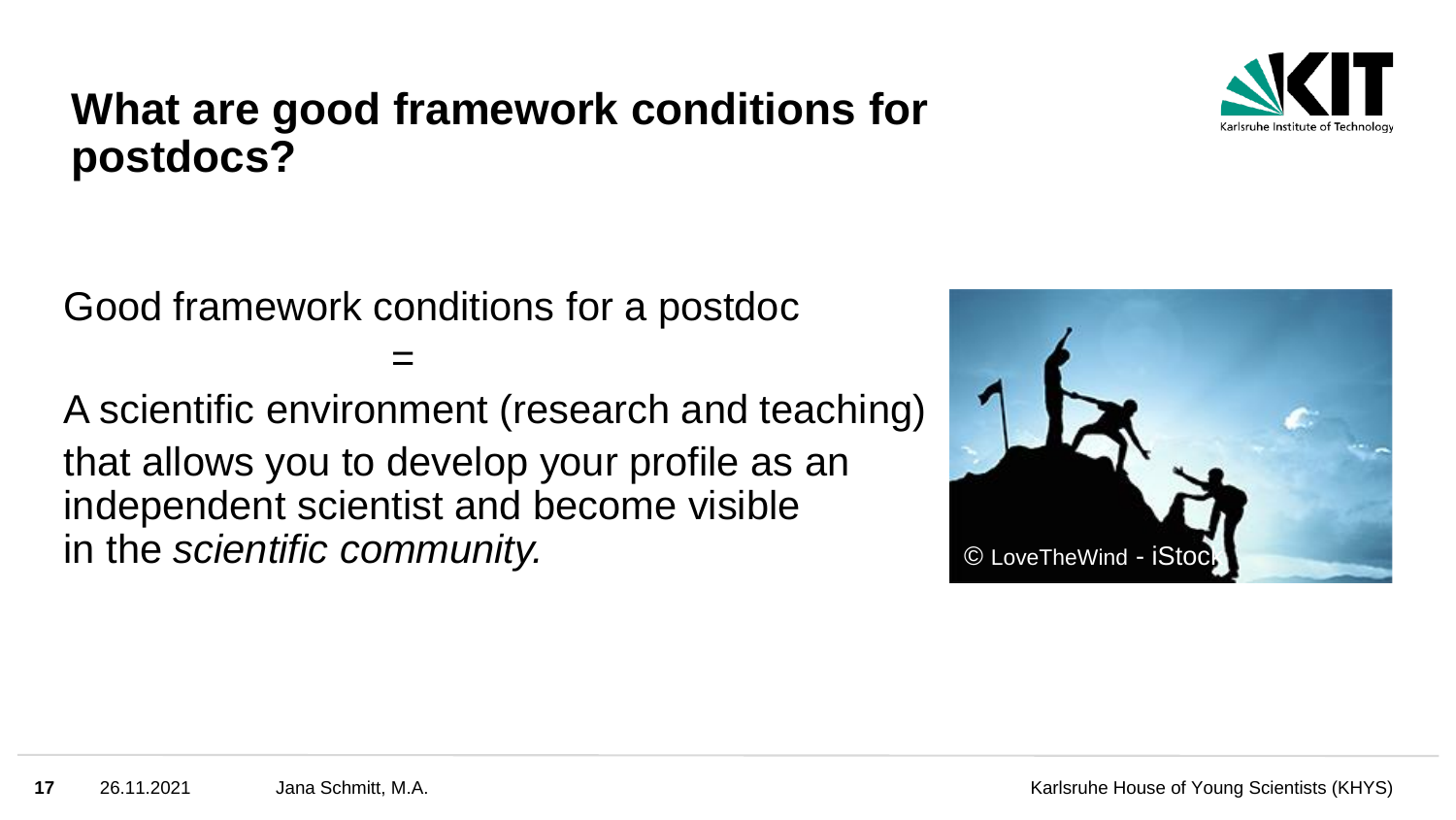

### **Good Reasons for a Postdoc Phase at KIT**

### **Unique Scientific Environment:**

- **n** research-oriented university and a national research center of the Helmholtz Association
- was awarded the Excellence University designation
- excellent framework conditions for research, versatile work opportunities, and outstanding career prospects
- allowing you to work and research in an environment of scientific integrity
- close networking with renowned scientific institutions in Germany and abroad
- **n** intensive collaboration with companies from the industrial sector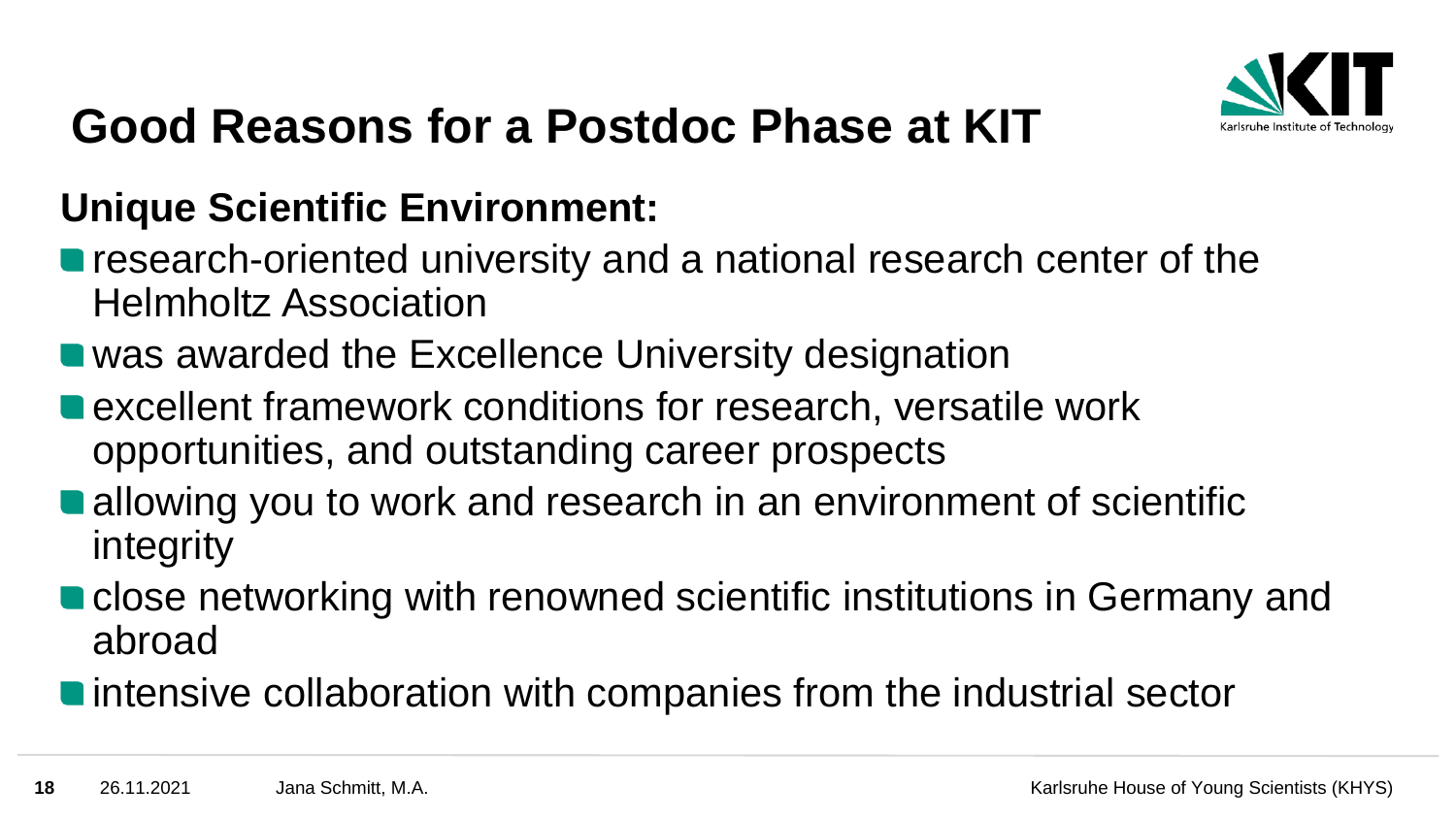### **Expectations towards Postdocs (Postdoc guidelines)**



## $\sqrt{$ …]

- Postdocs are expected to prove their scientific capabilities,
- deepen their technical and non-technical knowledge and skills,
- expand their professional networks,
- ideally gain additional international experience thanks to stays abroad
- and identify the professional goals that are desirable and feasible for them. […]"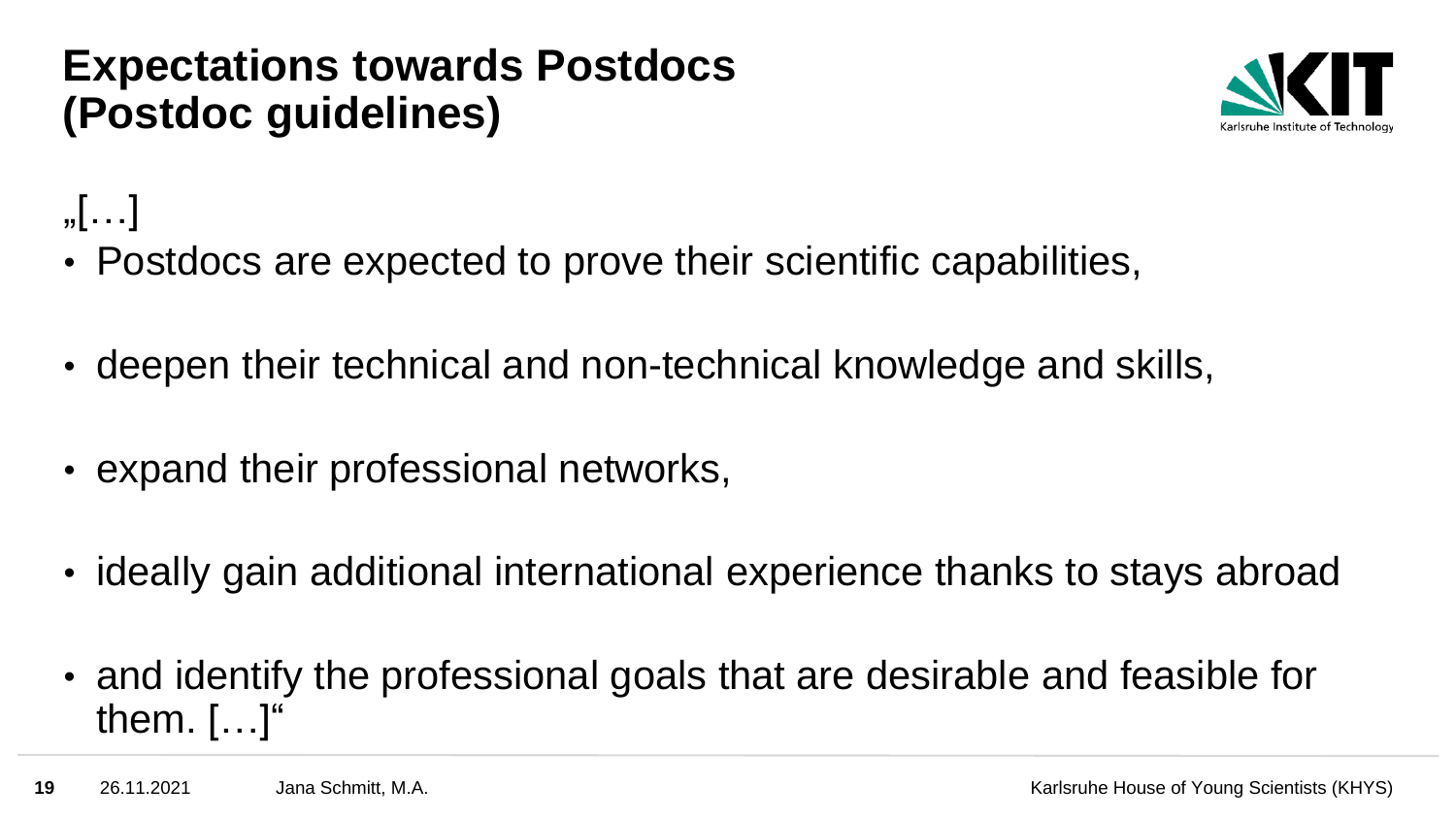## **Orientation towards legal framework conditons**



KHYS Website for Postdoc: [Good Science, Good Leadership, Good Work](https://www.khys.kit.edu/english/good_science_leadership_work.php)

**Wissenschaftszeitvertragsgesetz (WissZeitVG)** – i.a. information regarding how long one can be employed with a limited contract in the academia and under what circumstances?

**Voluntary Obligation "Good Work at KIT"** – i.a. information regarding limited contracts at KIT

**Wage Agreement of the Federal States (TVL)** – i.a. information regarding classification / wage

**Landeshochschulgesetz Baden-Württemberg (LHG)** – i.a. information regarding the aptitude for a J/TT-professorship

**Quality Assurance Concept for Junior and Tenure-Track Professorship** at KIT – i.a. information regarding evaluation criteria (Intranet)

**Habilitation Guidelines** of the Universität Karlsruhe (Intranet)

…

**Tip:** YIN article regarding [Regulations of limited contracts in the academia](http://www.yin.kit.edu/downloads/Regulations_on_temporary_contracts_in_academia.pdf)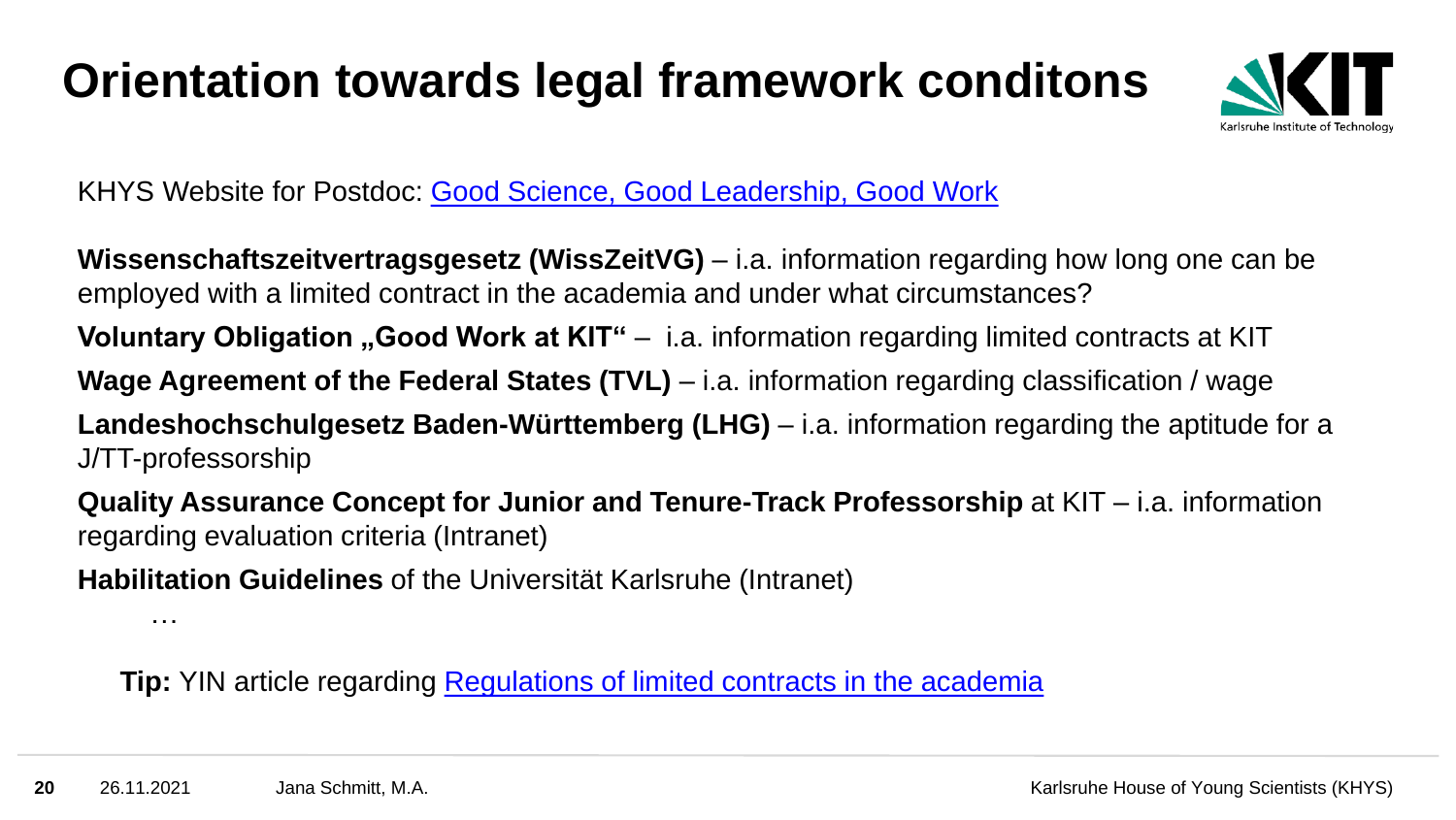

### **Agenda**

- KHYS + KHYS Postdoc Office
- Postdocs at KIT
- **How to best profit from the postdoc phase (at KIT)?**
	- **Framework conditions**
	- **Qualification and career development**

### **E** Funding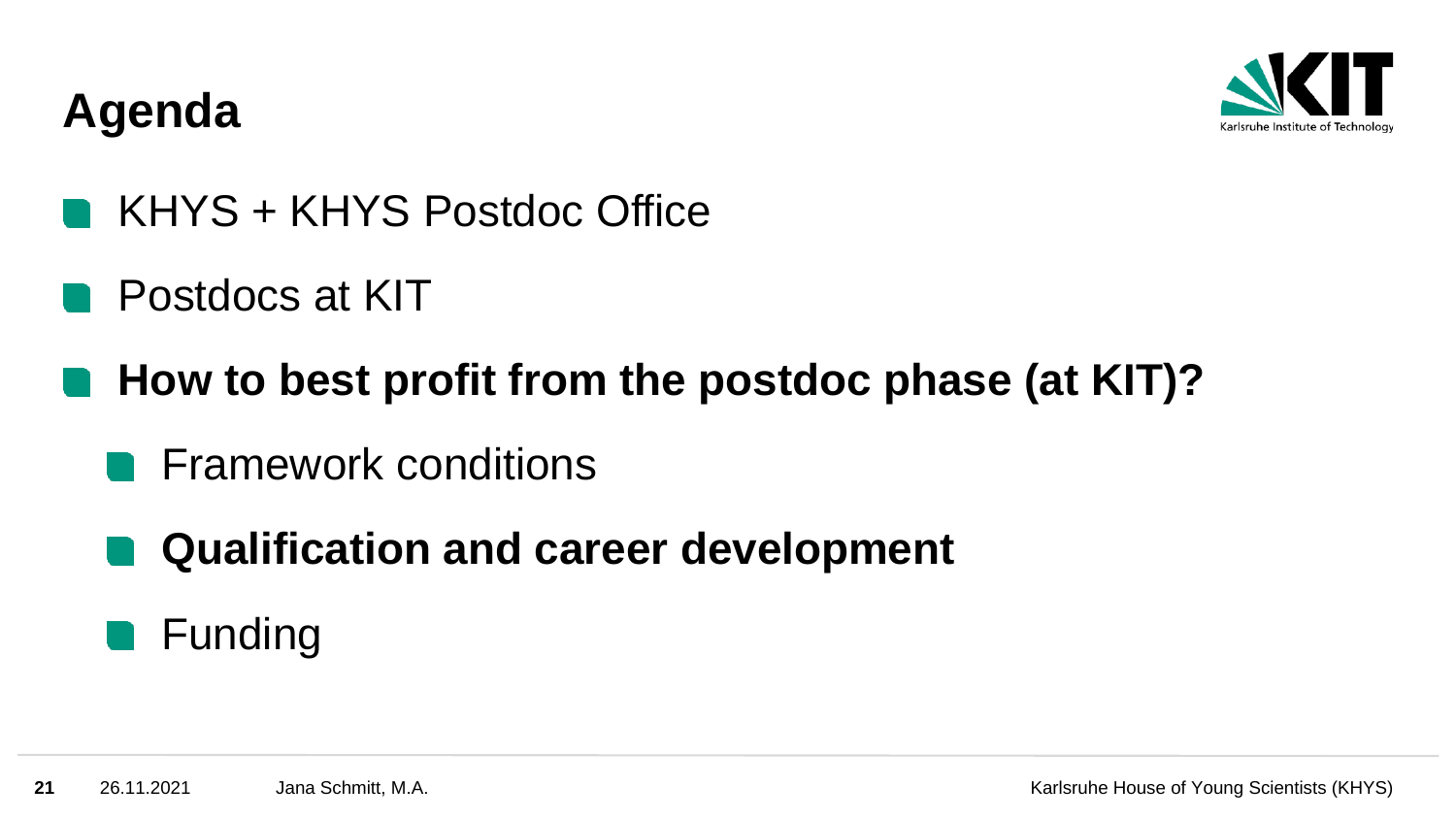### **Possible qualification areas during the early postdoc phase\***





\*following: Hanna Kauhaus, Evelyn Hochheim, *Qualifizierung in der Postdoc-Phase*, UniWiND-Publikationen, Band 5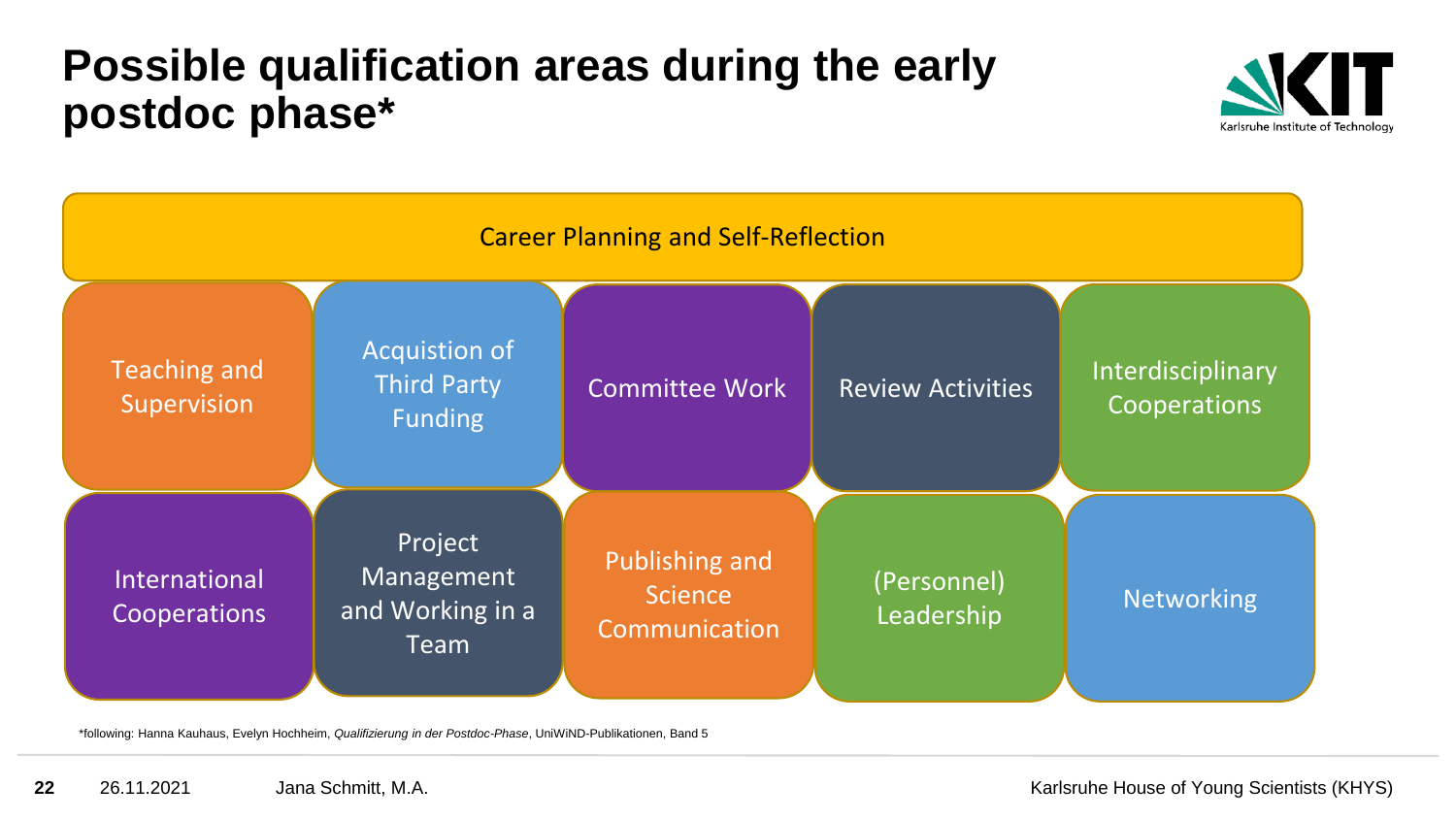## **Qualification [and Career Development](https://www.khys.kit.edu/english/qualification_and_career_development.php)**



#### **KHYS Further Education Program:**

- Research & Communication
- Management
- Career Development
- Language Courses

#### **Soon new structure for specific career paths:**

- Fit for your career in science
- Fit for your career in industry/outside academia
- Fit for your career as a founder of new business

Overview of other providers and offers at KIT (PEBA, IRM, FOR etc.)

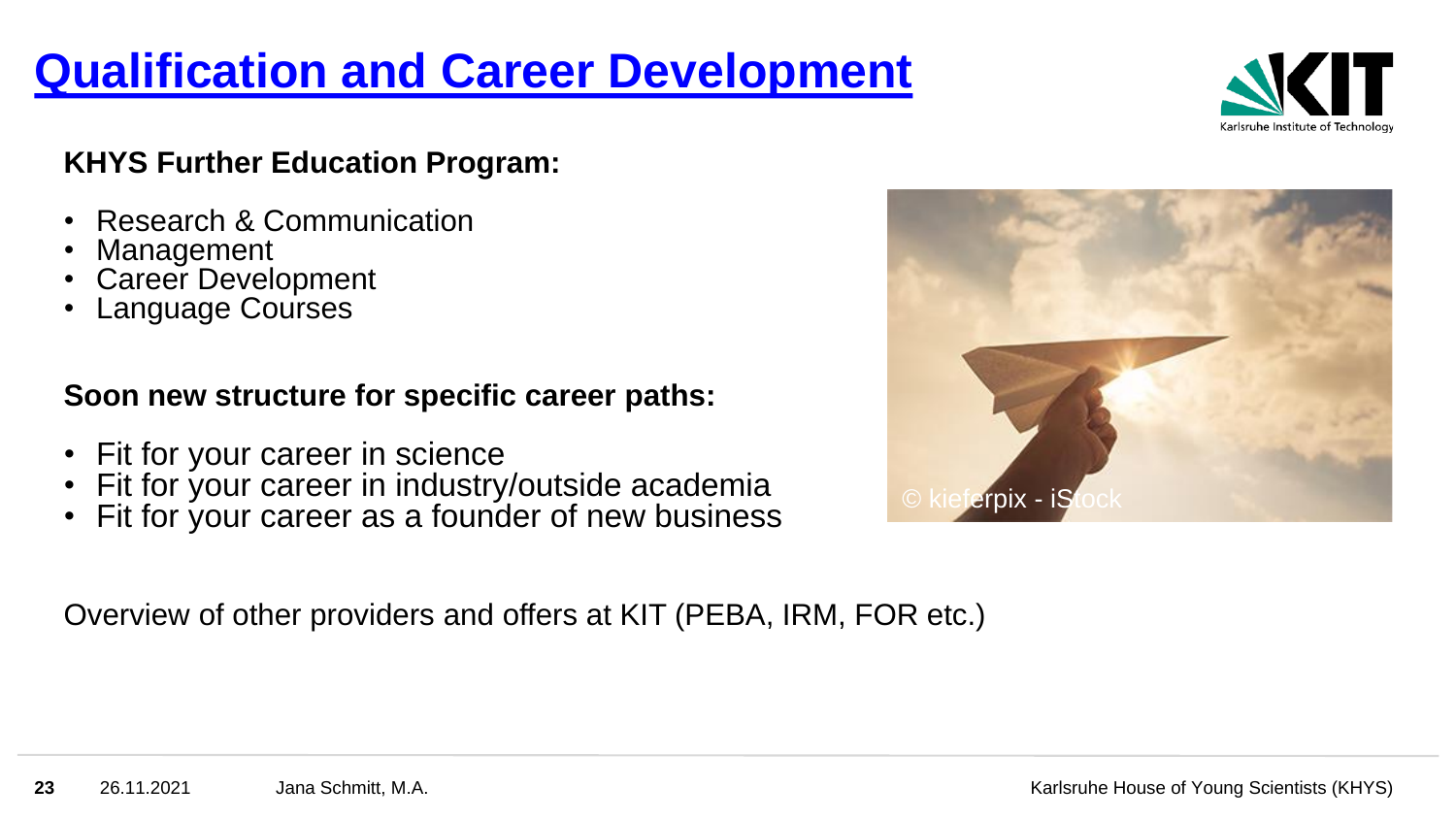### **[Individual career](https://www.khys.kit.edu/english/career_counseling_at_khys.php) counseling (KHYS)**



for both academic and non academic career pathways

■ Welcome and Orientation Talk (early postdoc phase, once, by appointment, 1-1.5 hr)

## **Career Impulse Talk**

(all postdoc phases, once, by appointment, 1-1.5 hr)

### **Nour Plan: Personal career counseling**

(all postdoc phases, preliminary talk via telephone + 3-4 consultation dates, 1-1.5 hr each, by appointment)

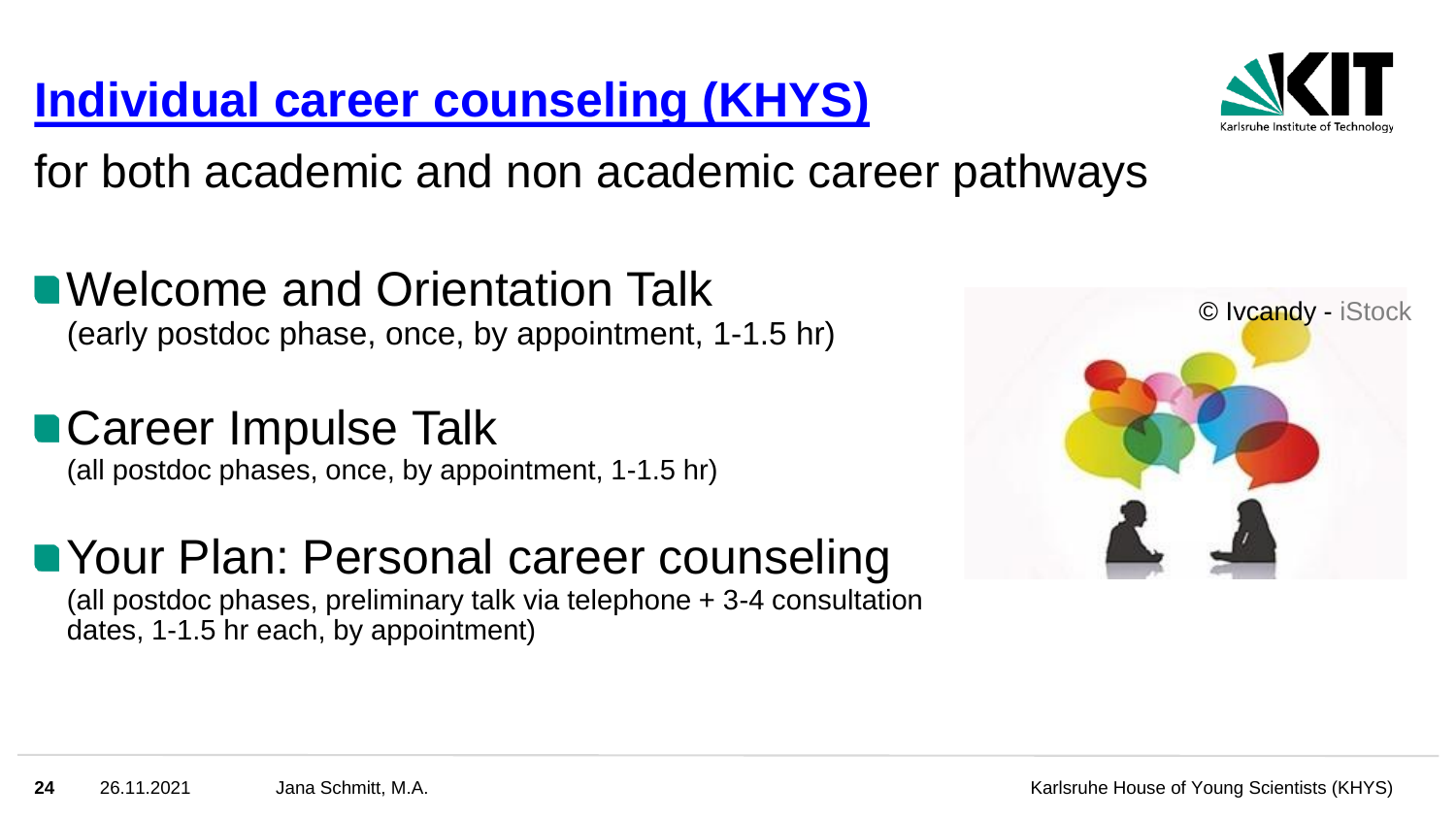### **Career orientation and self-reflection**



### **[KHYS Worshops](https://www.khys.kit.edu/english/khys_qualification_program.php) and E-learnings:**

- •How to Shape Your Future: Career Planning for Postdocs
- •How to Advance Your Career in Research and Get Funded
- •How to be More Employable in the Private Sector

[Pathways to a Professorship \(FOR\)](http://www.for.kit.edu/preise_und_wegezurprofessur.php)

[Support in the Search for Individual Coaching \(PEBA\)](http://www.peba.kit.edu/english/919.php)

### Mentoring program: [X-Ment](http://www.peba.kit.edu/english/1009.php) (PEBA)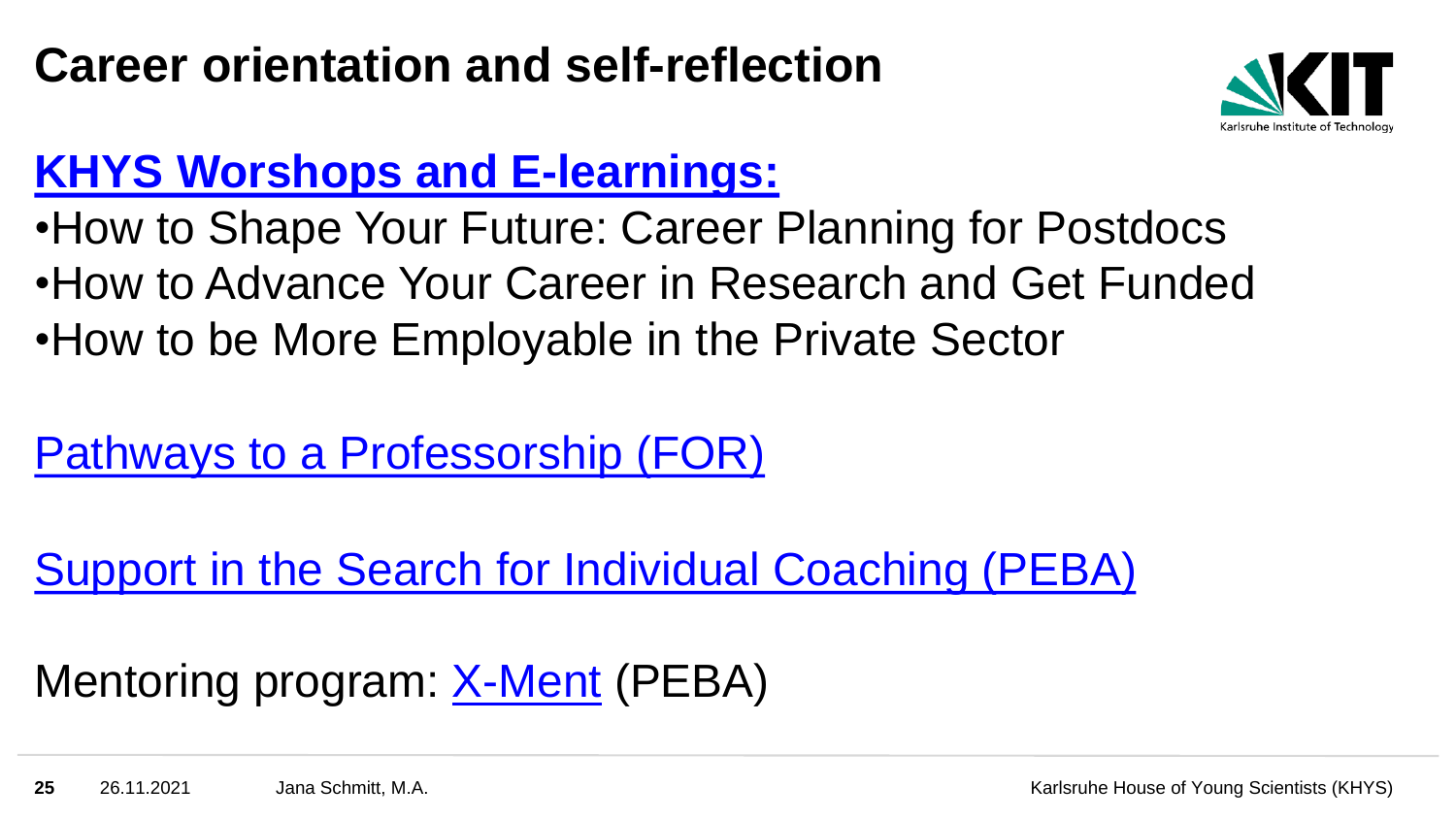## **KHYS Postdoc Office: Upcoming Events**



- **Postdoc Days (December 2021):** Workshops, talks and panel discussions with a focus on different career paths
- Workshop *Postdoc ja/nein* (March 2022)
- Welcome Event (December/June)

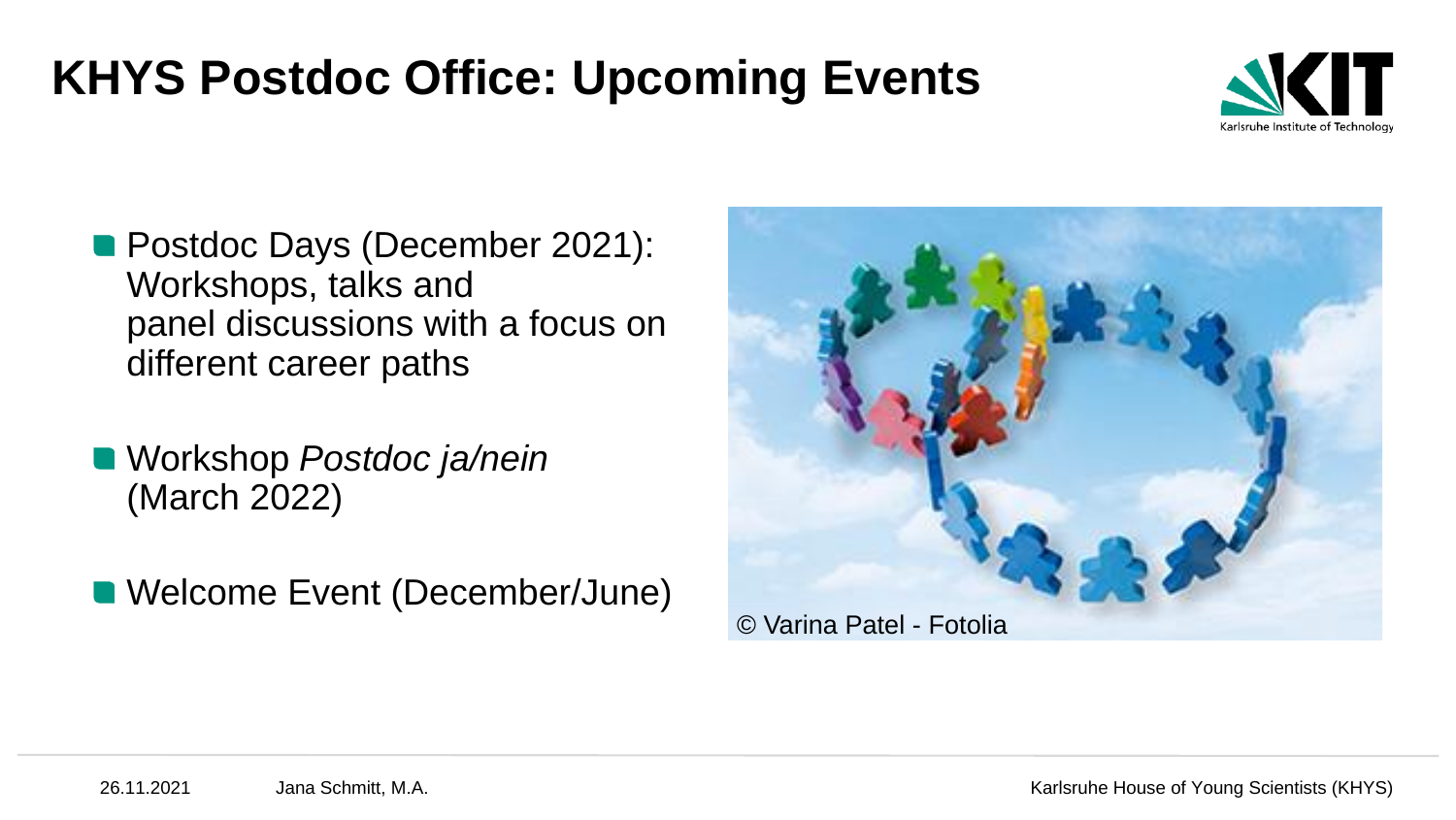

### **Agenda**

- KHYS + KHYS Postdoc Office
- Postdocs at KIT
- **How to best profit from the postdoc phase (at KIT)?**
	- **Framework conditions**
	- Qualification and career development

#### **Funding Contract**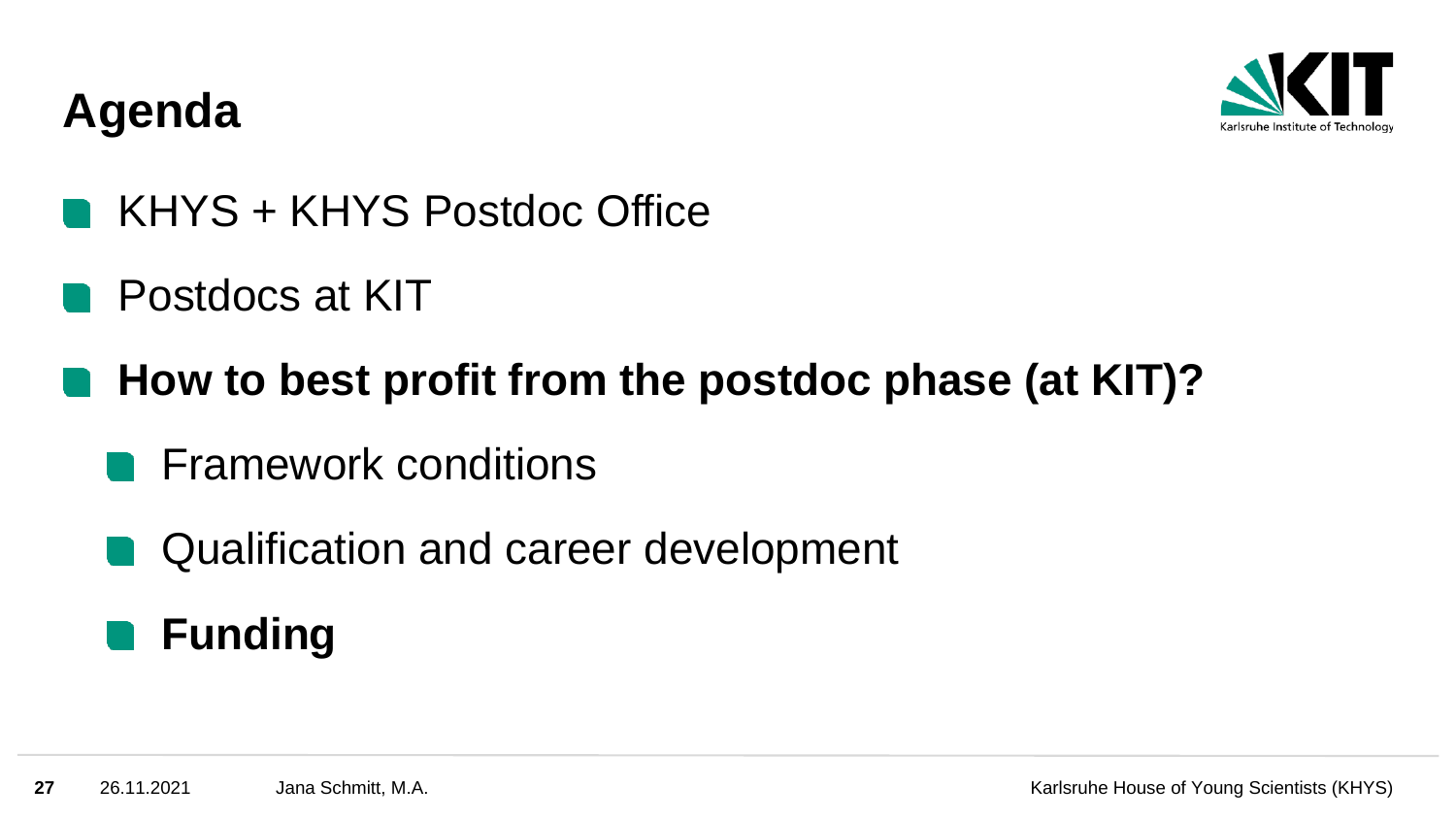#### **KHYS Funding Programs: Internationalization and Networking**



#### **[Aspirant Grant](https://www.khys.kit.edu/aspirant_grant_postdoc.php)**

Applicant: (Junior) professors, heads of junior research groups, heads of institutes Funding: Funding of a research stay of an aspiring postdoc for a month at KIT

#### **[Research Travel Grant](https://www.khys.kit.edu/research_travel_grant.php)**

Applicant: Postdoc at KIT Funding: Funding of a research stay abroad of a postdoc up to six months

#### **Connecting Young Scientists [\(ConYS\) \(max. 5.000 €\)](https://www.khys.kit.edu/english/conys.php)**

Applicant: Postdoc at KIT Funding module 1: Short term stay of the postdoc in another institute for 4 weeks Funding module 2: Short term stay of a guest scientists at KIT up to a month Funding module 3: Event support (international, interdisciplinary, industry-related)

#### **[Remote Collaboration](https://www.khys.kit.edu/remote_collaboration_program_postdoc.php) Program (max. 3.000 €)**

Applicant: Postdoc at KIT Funding: Funding of smaller projects to network internationally (events, seminars etc.)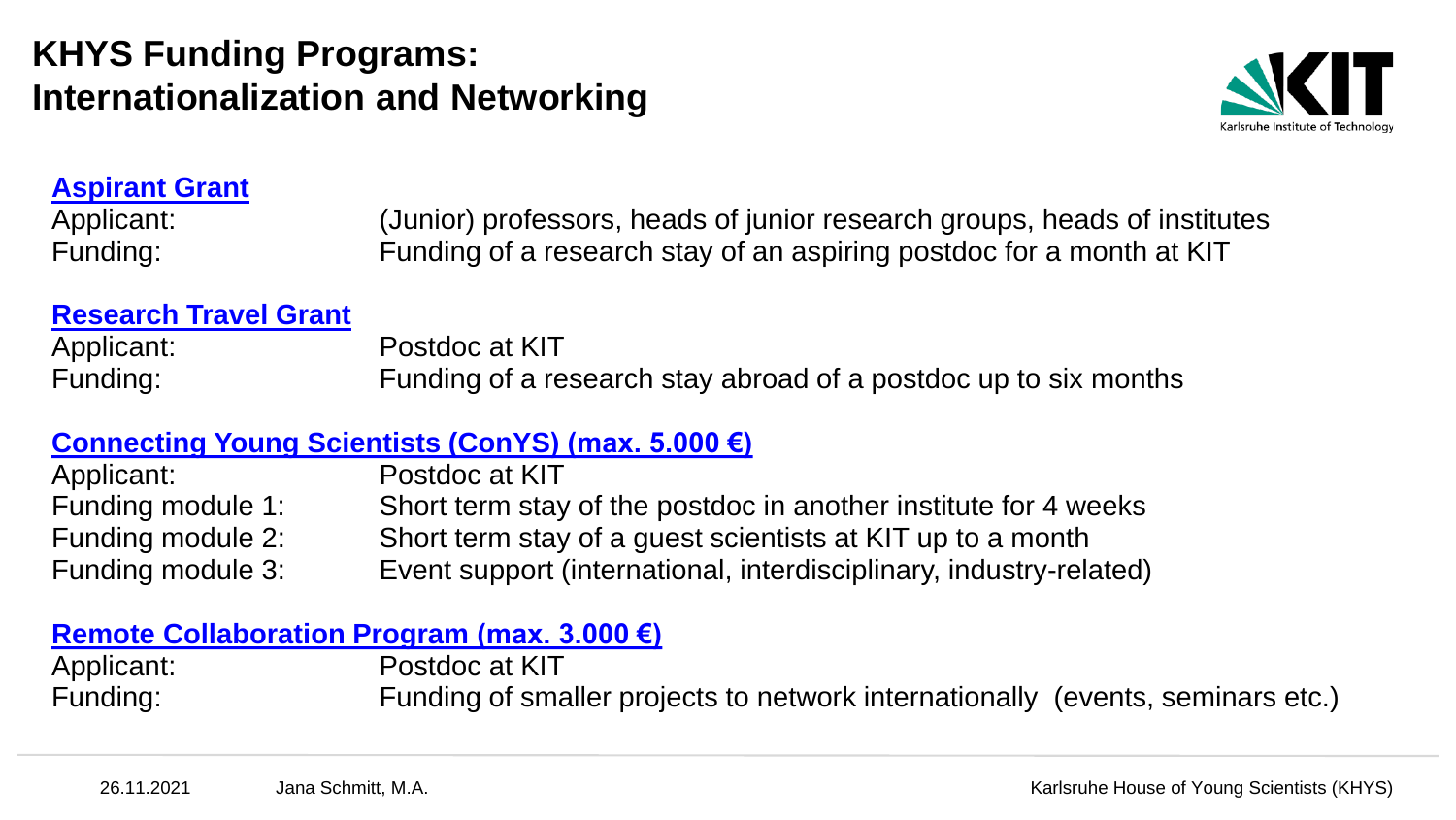## **KHYS-Recommendations:**



- Talk to your superiors regarding your career development
- Make career planning a priority
- Know your framework conditions and structural guidelines
- Search for additional mentors in your field
- Check if your ladder is leaning on the right wall
- Ask questions and ask for transparency
- Expand and enhance your professional network